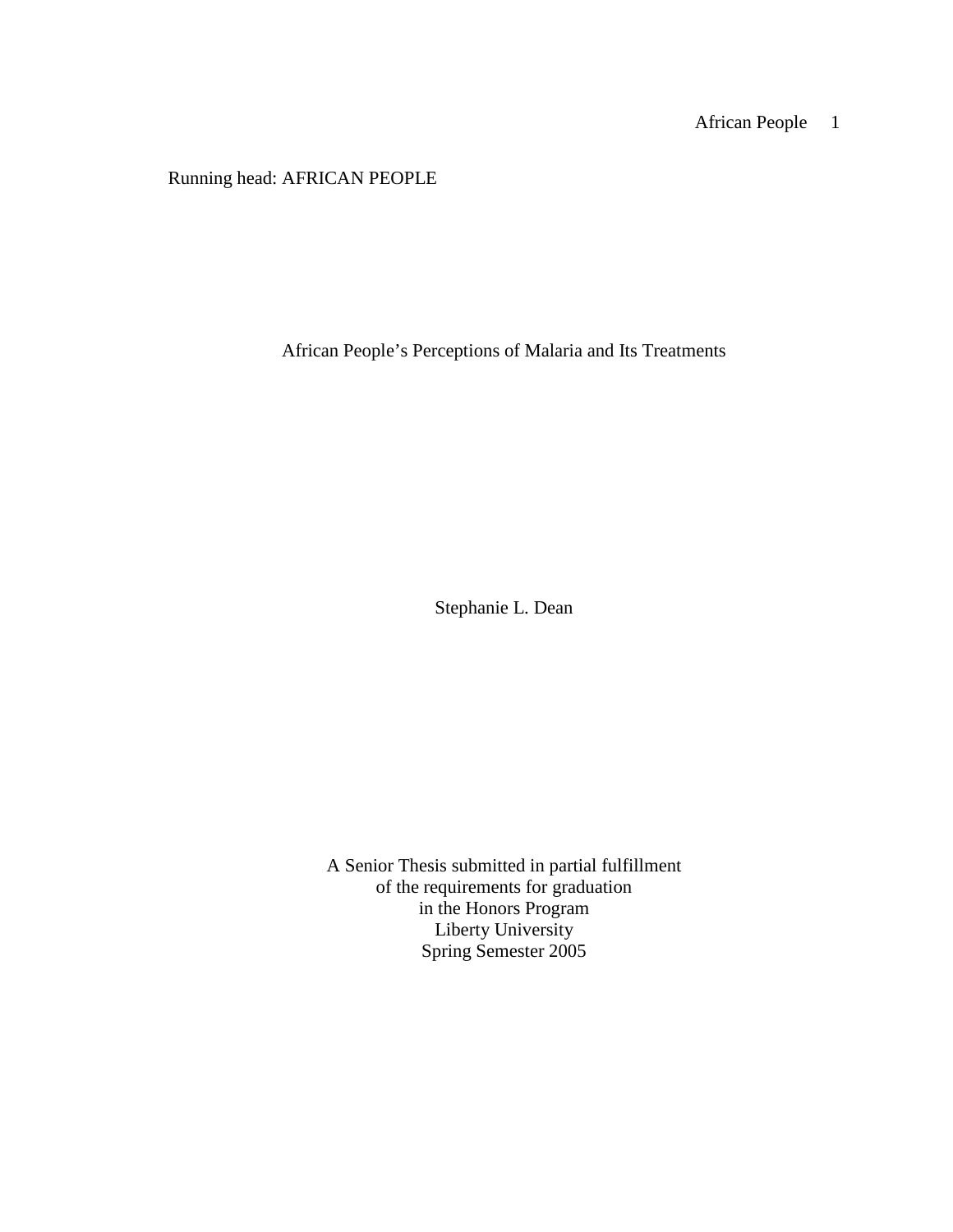Acceptance of Senior Honors Thesis

This Senior Honors Thesis is accepted in partial fulfillment of the requirements for graduation from the Honors Program of Liberty University.

> Jean St. Clair, Ph.D. Chairman of Thesis

\_\_\_\_\_\_\_\_\_\_\_\_\_\_\_\_\_\_\_\_\_\_\_\_\_\_\_\_

Don Alban, Sr., D. Min. Committee Member

\_\_\_\_\_\_\_\_\_\_\_\_\_\_\_\_\_\_\_\_\_\_\_\_\_\_\_

\_\_\_\_\_\_\_\_\_\_\_\_\_\_\_\_\_\_\_\_\_\_\_\_\_\_\_ F. B. Kail, M.S.N. Committee Member

> James Nutter, D.A. Honors Program Director

\_\_\_\_\_\_\_\_\_\_\_\_\_\_\_\_\_\_\_\_\_\_\_\_\_\_\_

\_\_\_\_\_\_\_\_\_\_\_\_\_\_\_\_\_\_\_\_\_\_\_\_\_\_ Date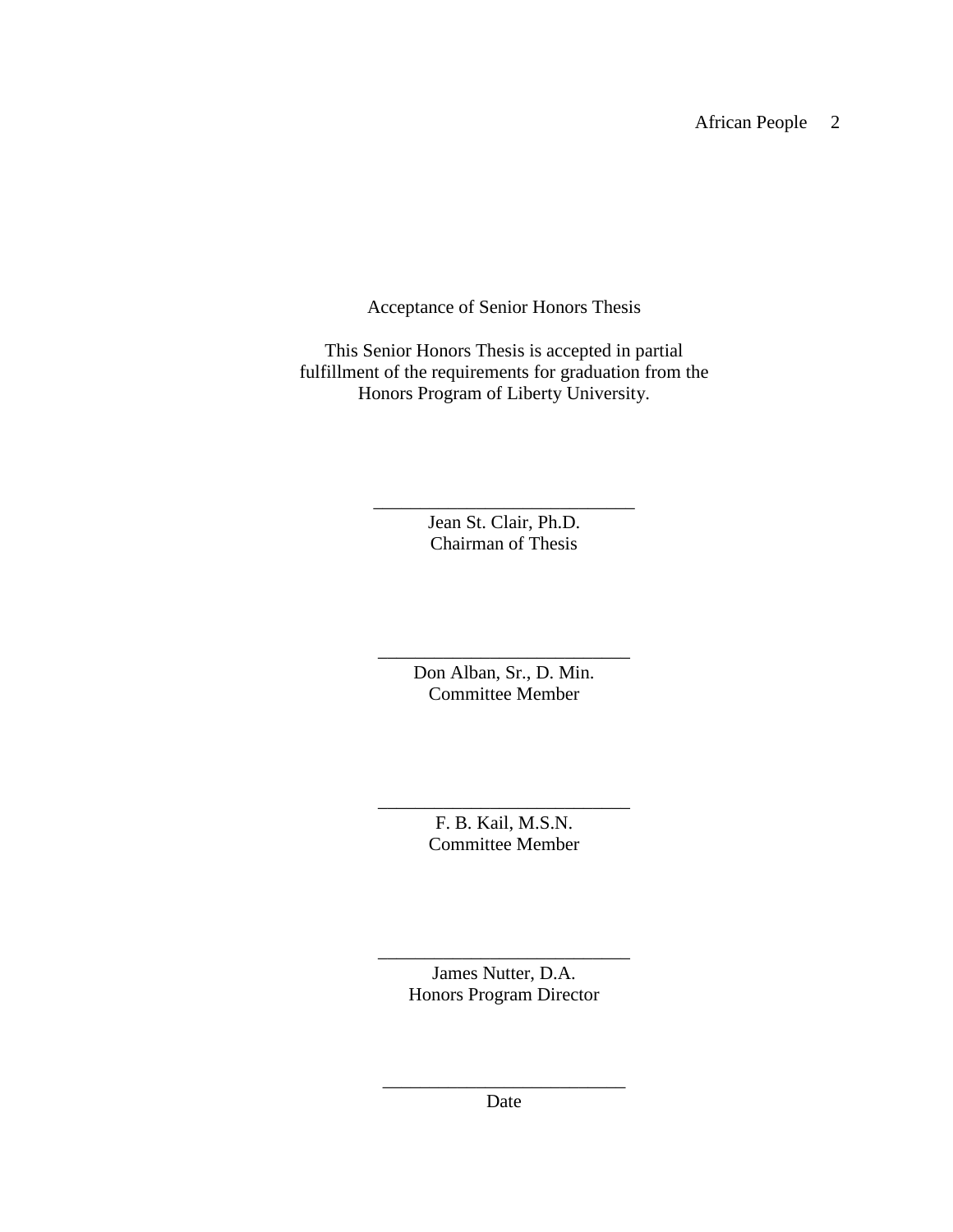#### Abstract

The focus of this descriptive, qualitative study was to find how malaria and its treatments are perceived among different peoples of parts of western and northern Africa. The sample consisted of 10 health care workers in western and northern Africa contacted via e-mail, allowing them to document and integrate their findings from experience concerning people's views of malaria. Many studies are available concerning the efficacy of chloroquine, research of new drugs, vaccines, and ideas to reduce malaria; however, few evaluate and publish the ideas of the people, pertinent in implementing interventions to decrease the transmission of *P. falciparum*. This study will add to the body of data available on malaria further improving plans developed for these areas, specifically educational programs for people and people groups who know little of malaria in northern and western Africa.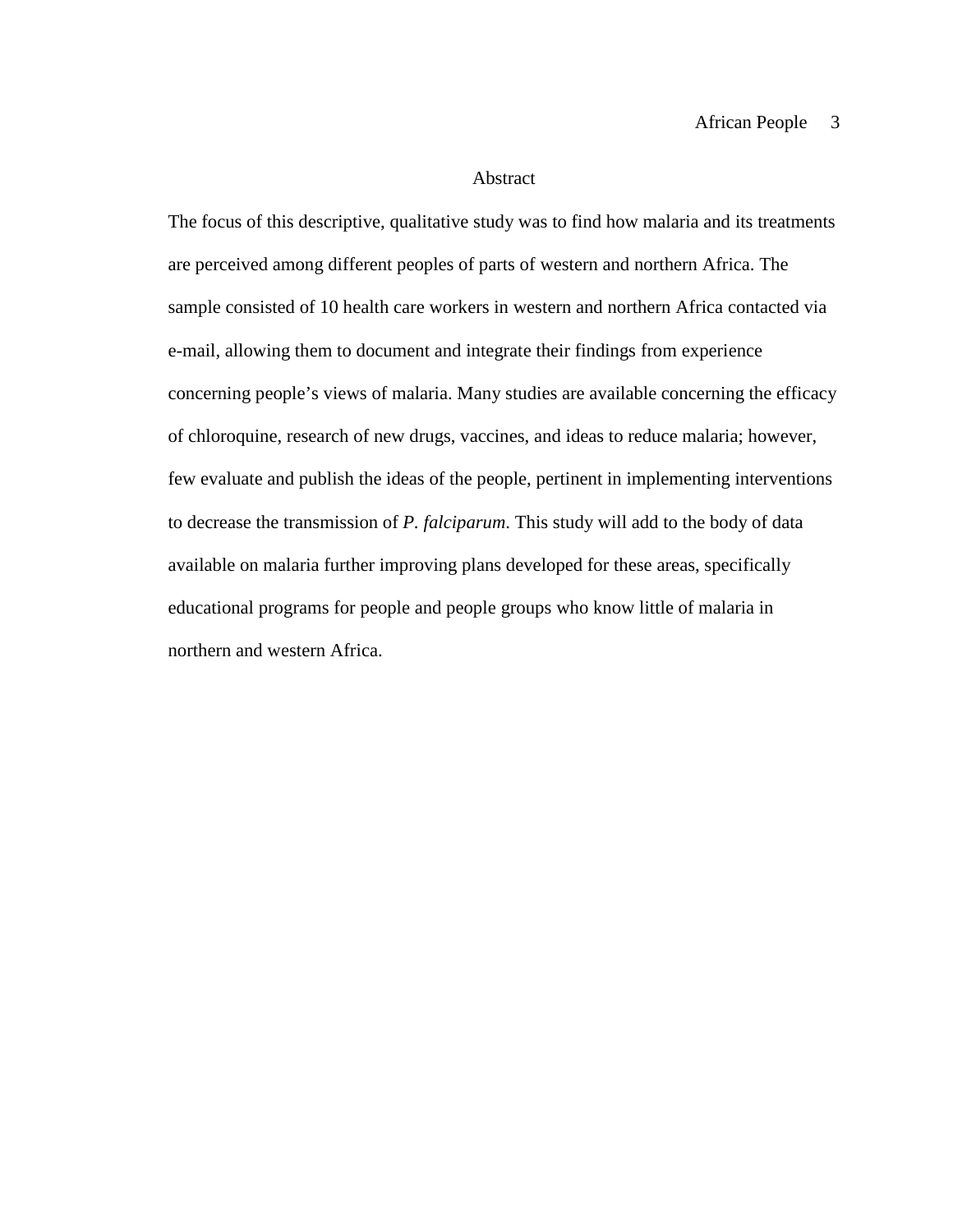### African People's Perceptions of

### Malaria and Its Treatments

# Statement and Significance of the Problem

Malaria is a disease so rampant in parts of the world that it has become endemic. However, no matter how common it is to the people, malaria is still very deadly and current research is far from finding a solution to its control or eradication. Although there are many new research programs and studies concerning treatments, the 1992 Aikins et al. survey in The Gambia was the last survey to find how native people perceived malaria and its treatments and preventions. It was mainly focused on bednet usage. There were no other similar studies found addressing people's perceptions of malaria. There is a definite need for further research and more recent research, especially now that so many plans to fight malaria have been implemented. People's attitudes toward this disease as well as its treatments and preventions greatly influence their compliance; knowing these attitudes and ideas will help educators and health care providers modify their plans for decreasing the spread of malaria. Understanding people of western and northern Africa's current ideas toward malaria will help in construction of plans to provide better, more adequate care (von Seidlein, et al., 2002).

# Literature Review

As of 1995 300-500 million people worldwide had a clinical case of malaria and 1.4-2.6 million of them died annually. At least 90% of these people were from the sub-Saharan African countries (Nuwaha, 2001). Children between ages five and fourteen are known to have the highest rates of malarial parasite infections (Aikins, et al., 1992).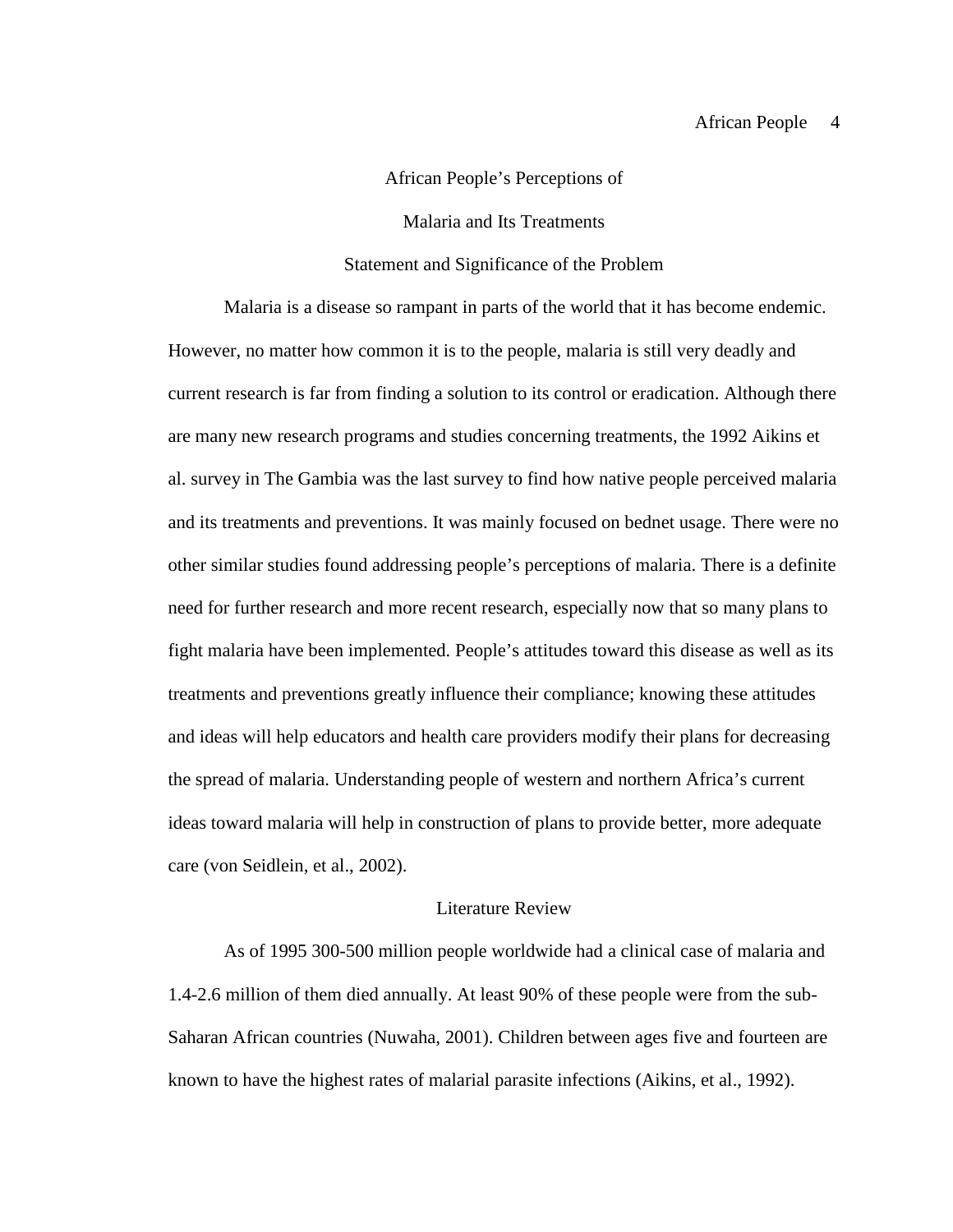Sirima et al.(2003) found in their study of pregnant women and chloroquine chemoprophylaxis to prevent malaria that peripheral and placental malaria was common in spite of the use of chloroquine. The infection in the mother was also found to be closely associated with anemia; and infection in the placenta was associated with low birth weight and premature delivery. It is known that early treatment of the disease in any patient will reduce morbidity and mortality (von Seidlein, et al., 2002). However, exact mortality and morbidity rates are very hard to measure in Africa because most deaths occur in rural areas where there are no diagnoses, no death certificates or registrations, and they are known only to the local people. In spite of their immeasurability, epidemiologists are sure morbidity and mortality are on the rise in East and Central Africa because of the development of chloroquine resistant *Plasmodium falciparum*  (CRPF) (Nuwaha, 2001).

Discoveries and research have found that people have developed types of hemoglobin that provides them with protection and resistance to malaria. Hemoglobin S has been known for some time. It protects the person by changing the red blood cell into a sickle shape rendering it unable to carry the malaria parasite; however, it does cause problems in a person with two copies of the gene. The person may develop sickle-cell anemia, which can be deadly. Another variation newly discovered in hemoglobin called hemoglobin C is able to provide almost total protection against malaria and has little to no known adverse affects on the person. One of these gene variations called hemoglobin C reduces the risk of contracting malaria by 29% and two copies reduces a person's risk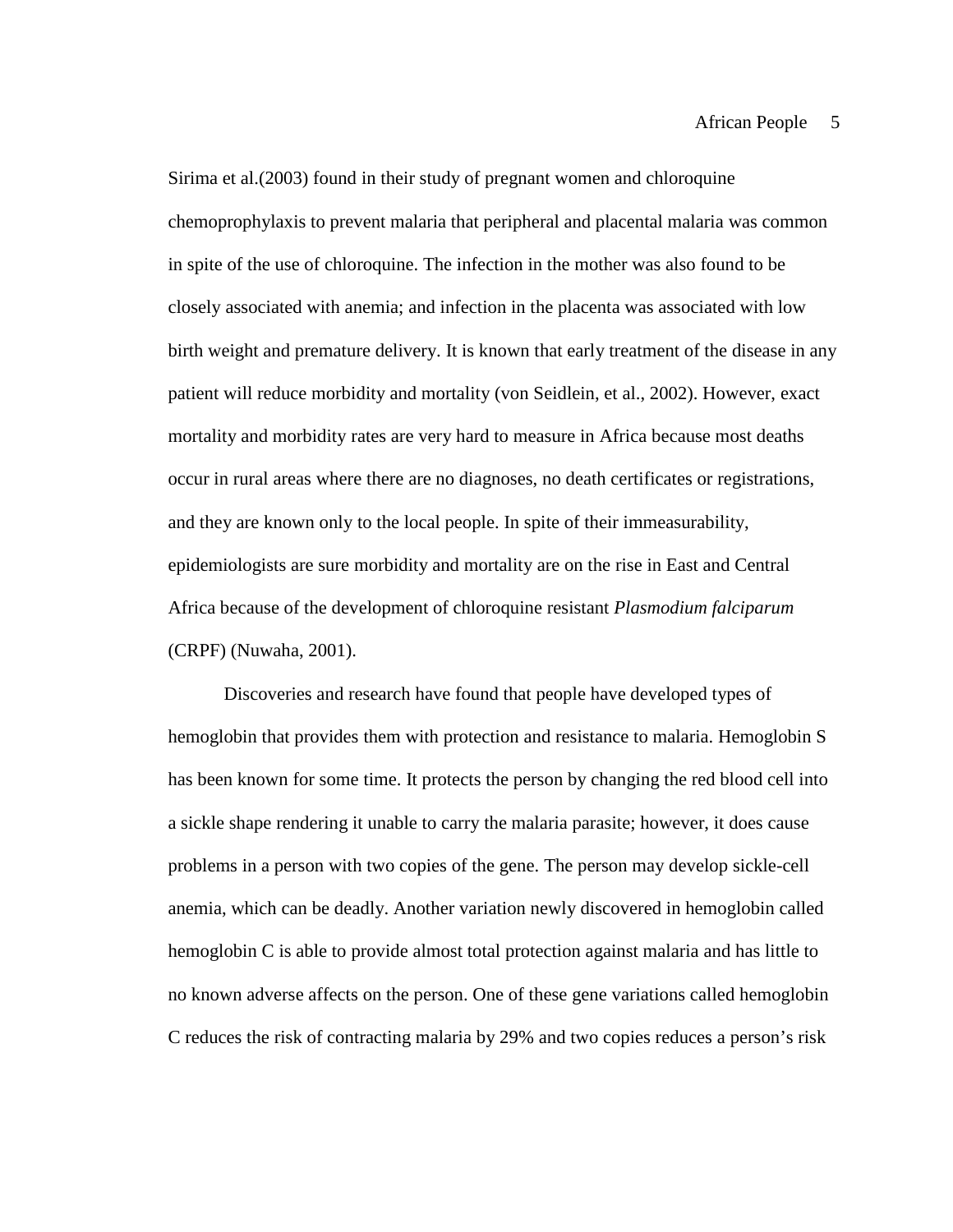by 93%. One copy of Hemoglobin S only gave 73% reduction and two copies, a very deadly state, only gave 67% protection (Crabb, 2002).

Malaria not only has physical effects on people, but it also greatly impacts societies. Because adults are too feverish to work, malaria is keeping countries poor. It prevents development of societies and causes families to have lower income. This occurs in some of the world's poorest countries making it even harder for them to escape poverty (Four horsemen of the apocalypse, 2003). However, changes without careful evaluation can actually increase malaria transmission. Socio-economic developments can increase migration of people with little to no immunity into areas where malaria is endemic. Also, irrigation and wetlands management projects in epidemic areas are known to greatly increase morbidity and mortality; however, if this is done in areas of stable malaria and high endemicity it is unlikely to effect transmission rates (Kleinschmidt, et al., 2001).

In order to plan and evaluate malaria control measures accurately and effectively one must know the distribution of the disease. A very good and useful map would show two types of areas: epidemic prone and endemic areas. These two areas would require two very different types of interventions. Epidemic areas would need surveillance of epidemics, stocking of insecticides, and cheap diagnosis and treatments; endemic areas would focus on quick diagnosis and treatment and prophylaxis in pregnant women and children (Kleinschmidt, et al., 2001).

Malaria control and prophylaxis methods have been implemented: "Traditionally four types of intervention have been available for malaria control: chemotherapy,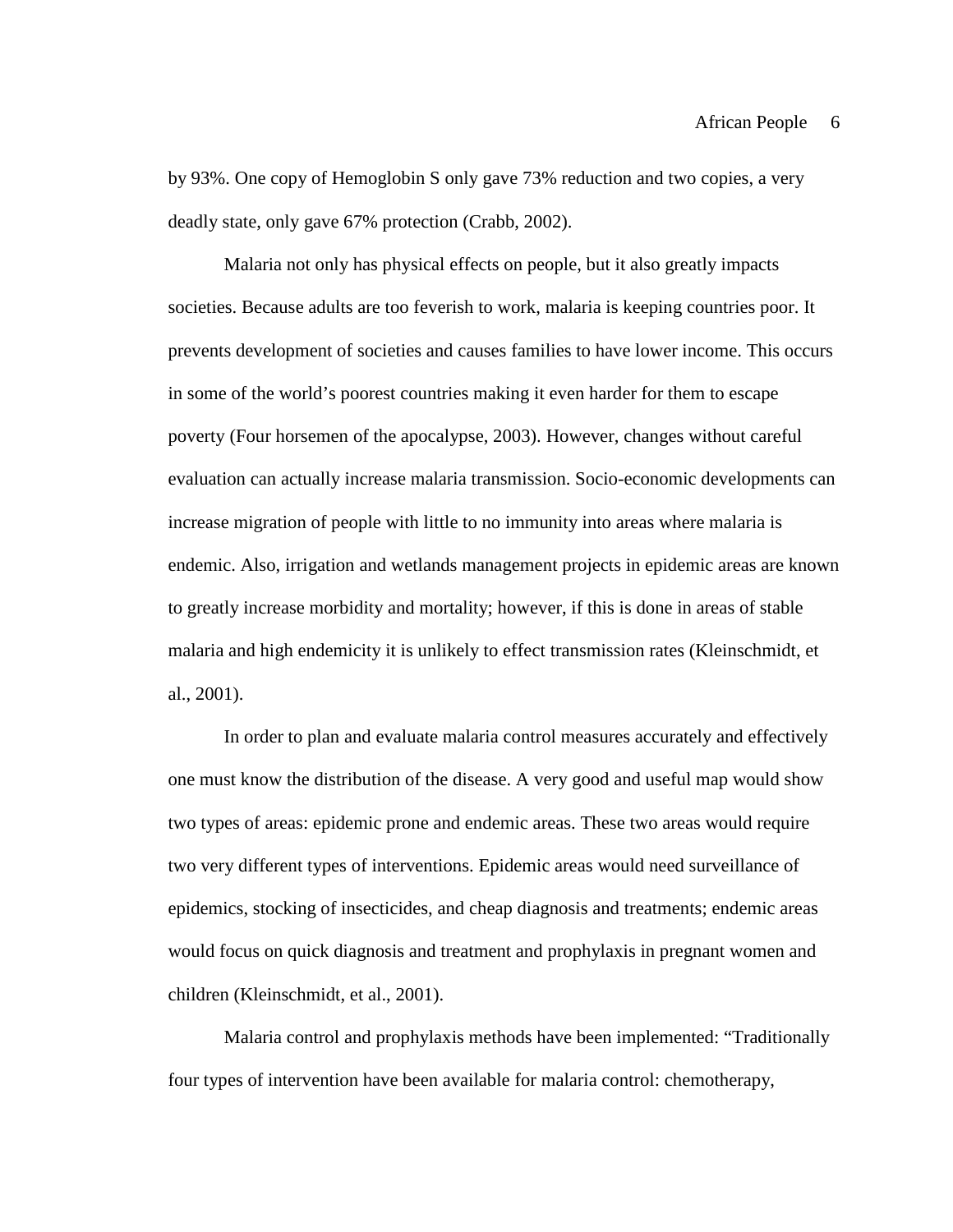chemoprophylaxis, personal protection and vector control" (Nuwaha, 2001, p. 1). One form of personal protection and vector control is insecticide-treated bednets. Children who sleep under a bednet have been shown to have reduced infection rates by as much as 50%. The main focus of current control programs is promotion of the usage of bednets treated with insecticide (Yamey, 2000). This is a very effective preventative method in children because they sleep long hours and usually sleep through the dusk hours when mosquitoes are in the greatest number. Sadly, however, very few children sleep under bednets. This problem is in part due to the cost of bednets. But of those using bednets, visual inspections revealed incorrect usage. Some nets were damaged and many were not hung correctly. Some nets were not treated with insecticide regularly also. Because it is so effective it is necessary to emphasize this in community education when distributing nets (Korenromp, Miller, Cibulskis, Cham, Alnwick, & Dye, 2003). Limitations to the net treatment program involve spatial and seasonal variation in net usage. Some people only use bednets during times of the year when mosquitoes are greatest in number such as through the rainy season. Another complication to promoting bednet usage is people only think of them as a way to keep away the nuisance of a mosquito bite without connecting it to malaria (Thomson, et al., 1996).

Chloroquine is currently the first-line treatment in most African nations for malarial infections (Abacassamo, et al., 2004; Nuwaha, 2001). Its use began in the 1940s and replaced quinine. Sulfadoxine-pyrimethamine, also known as Fansidar, is the main alternative for malarial infections (Abacassamo, et al., 2004; Miller, 2002). It has a good compliance rate among the people and it is a low cost drug. There are also few side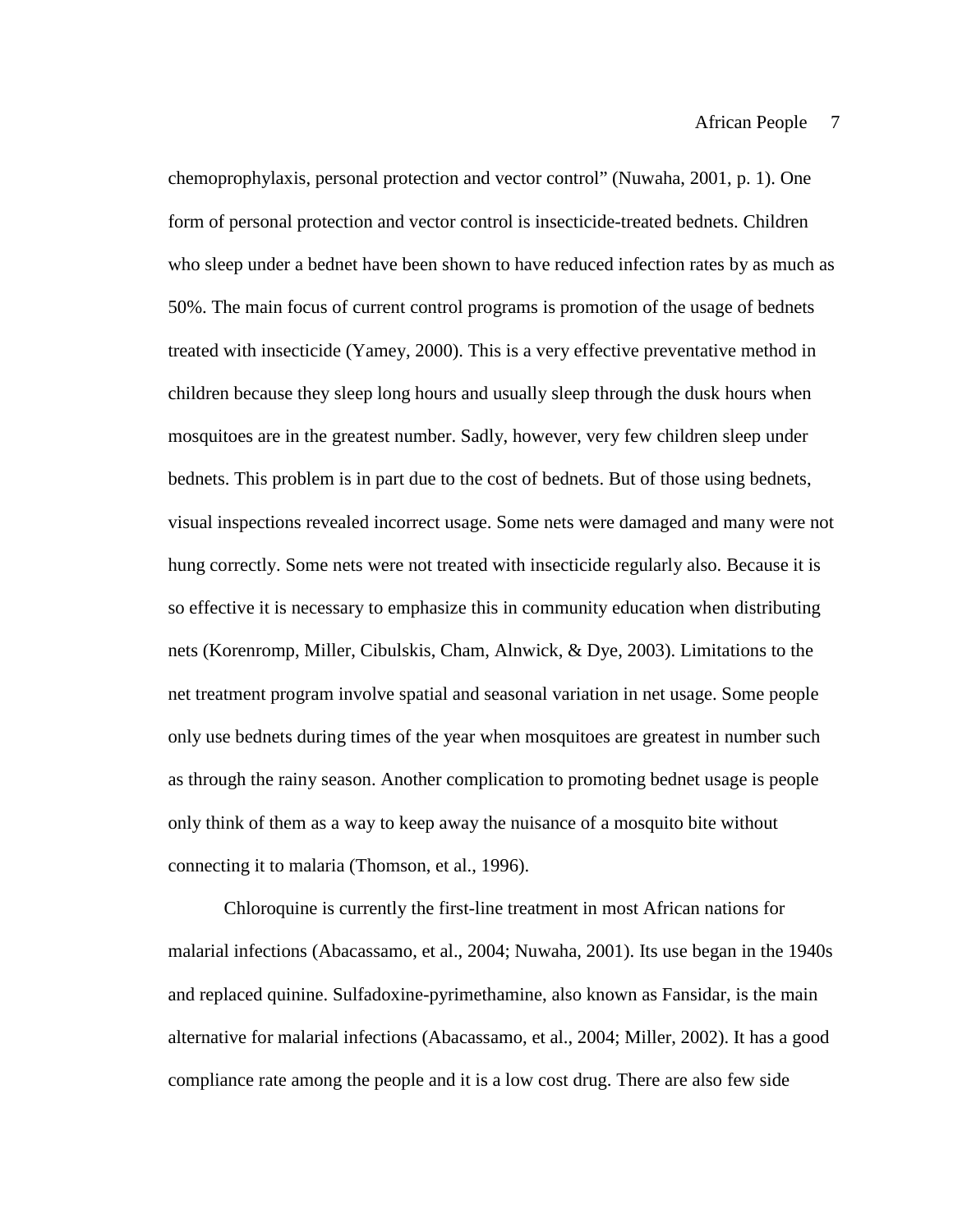effects, and there is no known cross-resistance with chloroquine (Nuwaha, 2001). Amodiaquine was a drug regularly used in endemic areas; however, because of rare, severe side effects it was dropped from antimalarial programs in 1990. In the future, combination therapy may become the popular treatment for malaria. It is very helpful in reducing the rate of resistance development and therefore extends the amount of time this drug can be used (Abacassamo, et al., 2004). Other drugs thought to be useful in treatment are artemisinin derivatives because they suppress gametocytes, the sexual, asymptomatic part of *P. falciparum* that infects the mosquito, where sulfadoxinepyrimethamine and chloroquine do not affect gametocytes (Miller, 2002; von Seidlein, et al.).

Malaria is rarely medically diagnosed in African counties. In fact, most people who show up with a fever receive antimalarial treatment (Four horsemen of the Apocalypse, 2003; Nuwaha, 2001). It is known that early treatment of malaria reduces morbidity and mortality so therefore it is important to treat quickly. It is also important to realize that many infections are asymptomatic and go untreated (von Seidlein, et al., 2002). Furthermore, in endemic areas of malarial infections, typically pregnant women do not have any symptoms, but this infection can still lead to anemia, placental infection, and low birth weight in the infant. In order to prevent these adverse effects of asymptomatic malaria, chloroquine chemoprophylaxis is highly encouraged and regularly used throughout pregnancy in African women of endemic areas (Sirima, et al., 2003).

The study done by von Seidlein, et al. (2002) shows that children under five years of age are the most common group to seek treatment for malaria. In this report, at the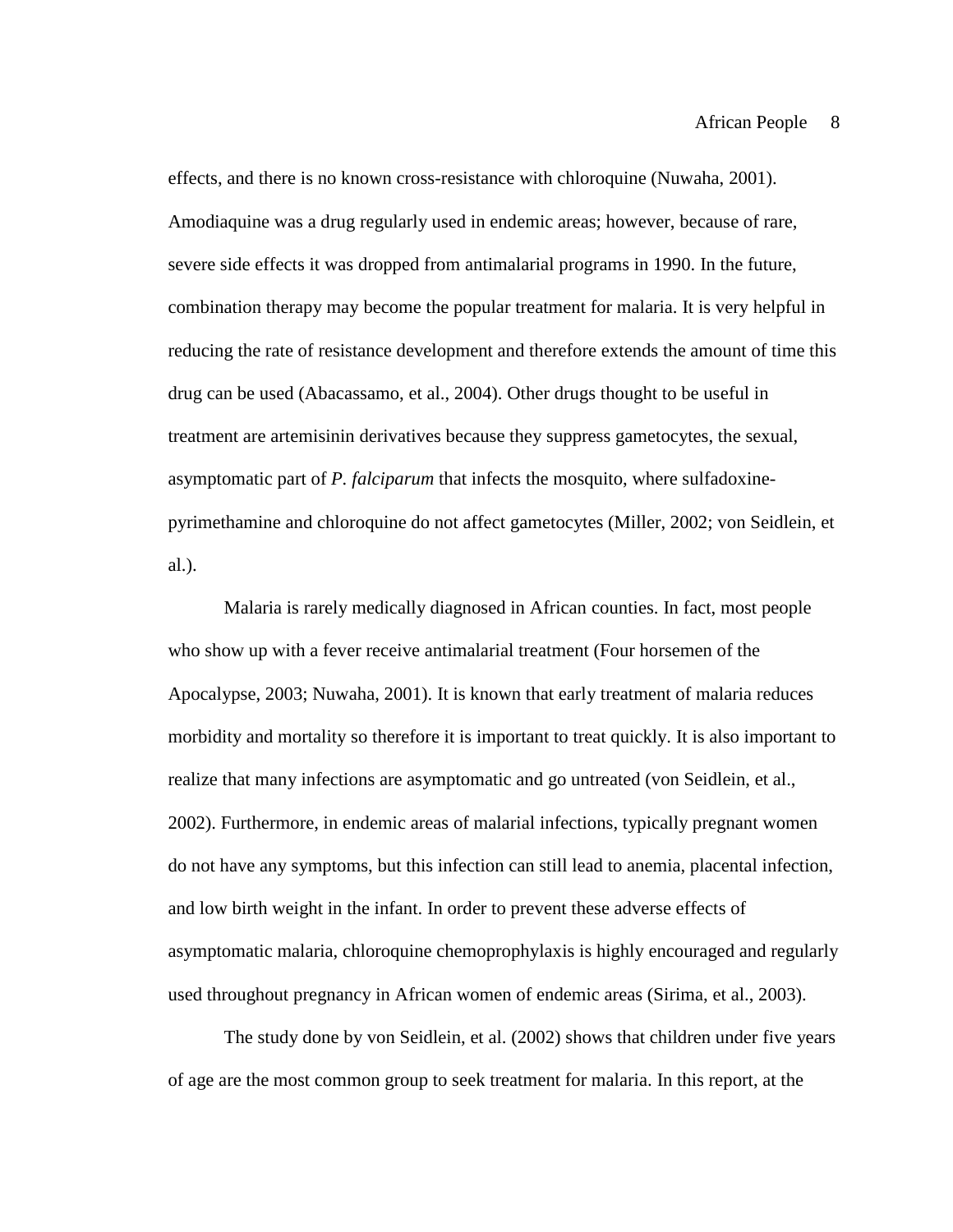peak of malaria season more than half of their research population was tested to be positively infected and a large majority of them were five to ten years of age; however, only 20% of the infected people sought treatment. There are reasons so few are believed to seek treatment. Although children are thought to be more susceptible to symptomatic malaria because they are immunologically naïve to the malarial parasite and therefore are the most likely to seek treatment, von Seidlein's, et al. (2002) study found that a majority of the infected individuals in this endemic area were asymptomatic. Another possible reason is the native people search for different treatment sources such as herbs and local concoctions. There are also many people, 75% of people in fact, who use self-treatment. Antimalarials are kept for emergency use around the home and are also bought in their local villages and are therefore never reported to health care facilities (Nuwaha, 2001; von Seidlein, et al). There is a problem with self-medication; however, this can delay treatment by professionals and result in serious injury or death related to incorrect administration of the drugs or incorrect dosage (Nuwaha, 2001).

Even when seeking professional help, many times the treatment is ineffective. The appearance of chloroquine resistant *P. falciparum* is thought to possibly be the result of the very common use of chloroquine medicated salt. This resistance grew very fast and is still strengthening and now, in spite of high levels of resistance, chloroquine has continued to be the drug of choice in malaria treatment (Nuwaha, 2001; Shretta, Omumbo, Rapuoda, & Snow, 2000): "Self-treatment is usually inadequate with underdosing which may lead to emergence and spread of drug resistance" (Nuwaha, 2001). Although treatment with chloroquine seems to be increasingly ineffective, it must also be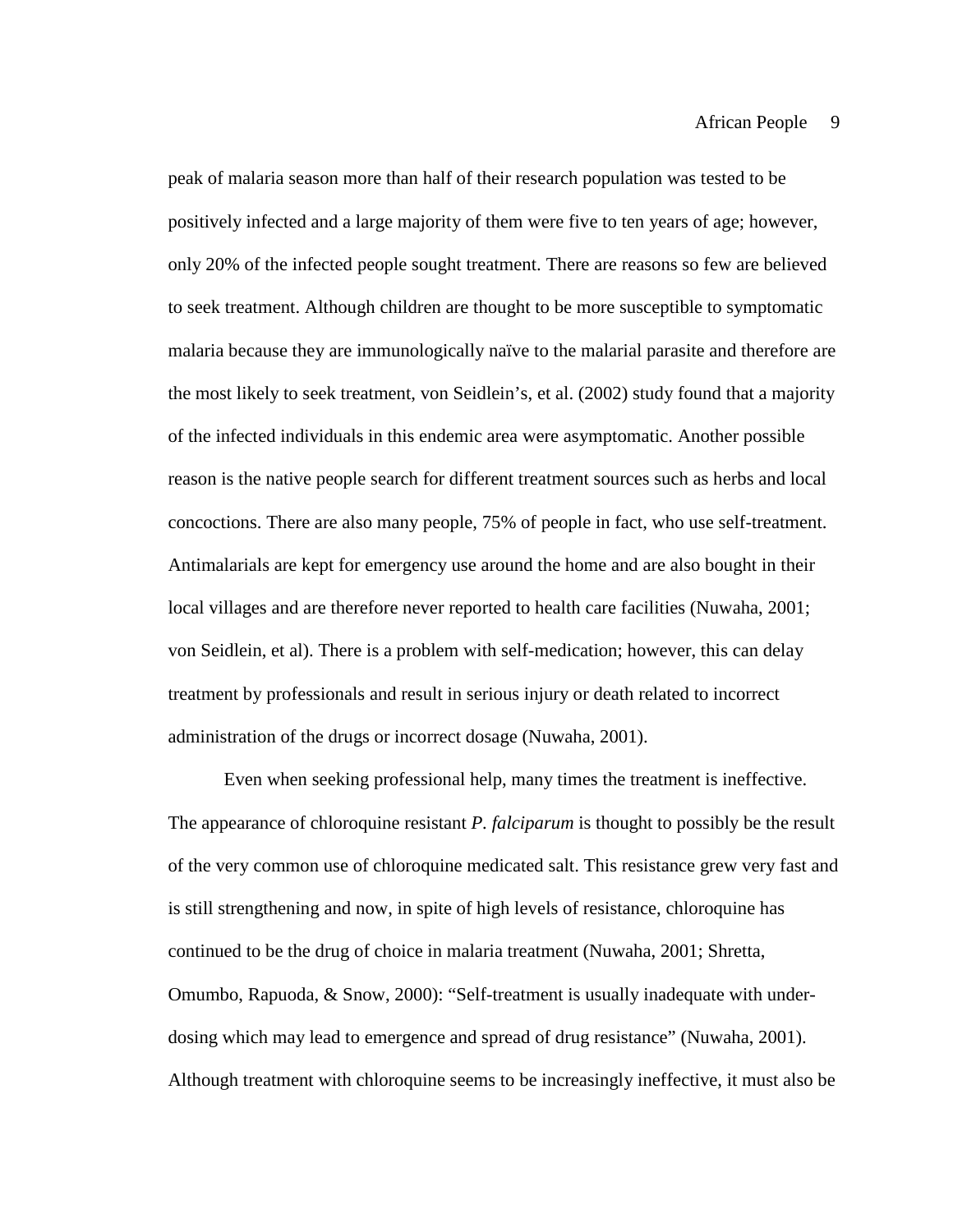considered that under-dosing and counterfeit antimalarial drugs may be a factor rather than resistance in many cases. A majority of people get their drugs from street vendors claiming their pills have chloroquine in them. In a study Basco, Ringwald, Manéné, and Chandenier (1997) did, they found that some of the tablets they tested that had the characteristic N for Nivaquine printed on it had 2.5-18mg of chloroquine phosphate when the authentic drug has 136mg of chloroquine sulfate. In Africa there are no strict regulations of drugs. It is also much cheaper and convenient for the people to buy their antimalarial drugs from street vendors (Basco, et al., 1997).

Another reason for antimalarial drugs' ineffectiveness is the spread of AIDS. This HIV virus reduces the body's defenses and increases susceptibility to malaria (Four horsemen of the Apocalypse, 2003). Poor compliance with treatment regime is also a factor in the increasing number of malaria cases and possibly the increase in chloroquineresistant malaria. Pregnant women placed on chloroquine chemoprophylaxis have great difficulty complying with the weekly doses. It is hypothesized that this may be due to "saving medicine for future use, unpleasant side effects such as pruritus, and fear of taking bitter-tasting medicines during pregnancy…[and] difficulty remembering to take the drug" (Sirima, et al., 2003, ¶24). Also, it must be considered that there could be potential insecticide resistance. Finally, it is known that long-term use of bednets and preventative interventions in endemic malaria areas can lower the rate at which people acquire immunity, which in turn could increase morbidity and mortality (Goodman, Coleman, Mills, 1999).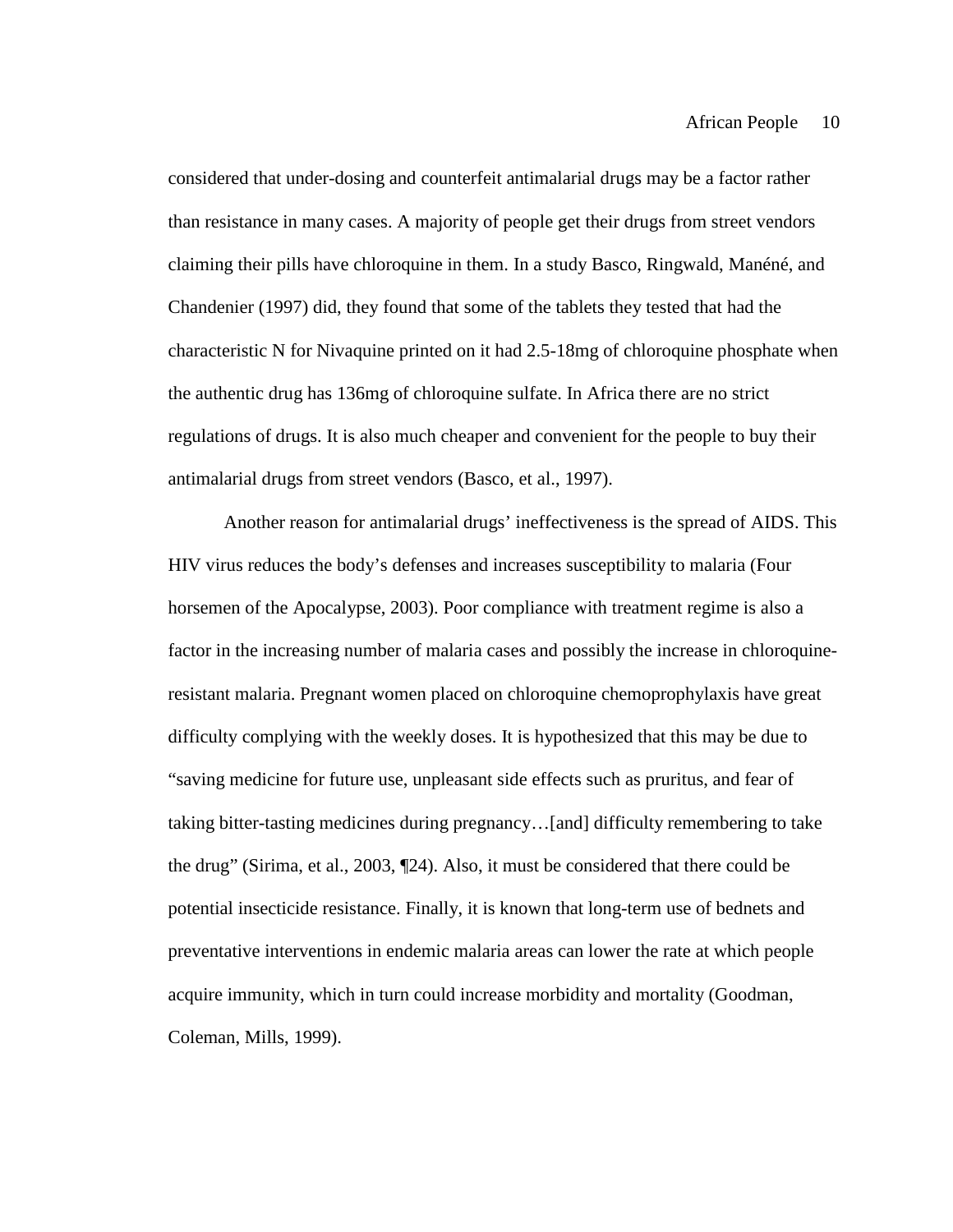Nevertheless, major problems must be considered before advertising the ineffectiveness of chloroquine, the drug of choice, and shifting to a more effective drug. Lay people may demand the second-line drug before enough is available, or they will lose faith in the health care professionals and there will be a decreases in compliance with treatments or they will stop seeking help leading to an increase in morbidity and mortality. But, on the other hand, if chloroquine is not replaced, there will be a continued use of this drug and the people will continue to rely on it resulting in an increase in resistance and more morbidity, severe disease, and mortality (Nuwaha, 2001).

Although not the greatest drug, sulfadoxine-pyrimethamine did decrease casefatality rates in children in 1993 when Malawi changed to sulfadoxine-pyrimethamine as its first line treatment (Nuwaha, 2001). Abacassamo, et al. (2004) studied the efficacy of six drug regimens on malaria in Mozambique. They found great amounts of chloroquine resistance. They also found that amodiaquine when used in combination with other treatments was a good replacement for chloroquine, and amodiaquine and the three combination drugs they studied showed to reduce fever more quickly than sulfadoxinepyrimethamine. In fact, all three combinations drugs were 100% clinically effective and even were effective against gametocytes. The combinations were amodiaquine and sulfadoxine-pyrimethamine, artesunate and sulfadoxine-pyrimethamine, and artesunate and amodiaquine. The combination of amodiaquine and sulfadoxine-pyrimethamine is effective and inexpensive so Mozambique made this its official first-line treatment for uncomplicated malaria as a result.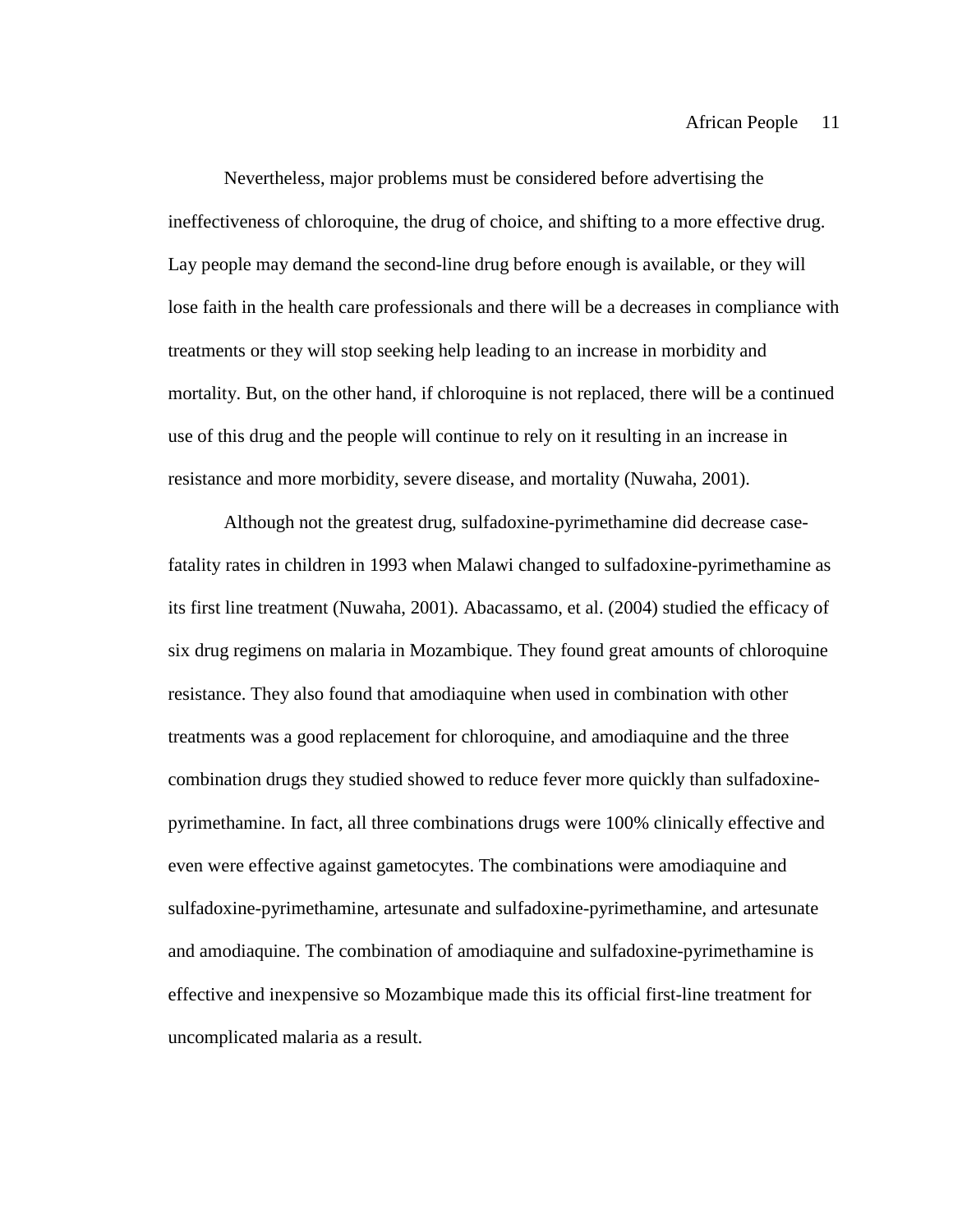The World Health Organization (WHO) and other organizations began a program in 1998 called Roll Back Malaria with the goal of halving the burden of malaria by 2010 (Attaran, Nabarro, Roberfroid, Pannenborg, & Yamey, 2001). WHO desires to make bednets more available and affordable to the public in five years (Yamey, 2000). The chief problem facing WHO's program is cost. Bednets cost around five dollars, which is about as much as the people of Africa spend on their health care per person per year (Four horsemen of the Apocalypse, 2003). WHO wants every at risk family to have immediate access to good, inexpensive antimalarial treatments, and they plan for every pregnant woman in high-risk areas to receive prophylactic treatment and use insecticidetreated bednets (Sirima, et al., 2003; Yamey, 2000). Although chloroquine, which costs about ten cents a dose, is known to be ineffective, it is still being used and more is being spent on it; however other treatments such as combination therapy with artemisinin which are highly effective cost as much as ten times as much as chloroquine. WHO supplies large amounts of the money to buy these treatments and they only supply each country with what they request; but they receive their money through donors and donor countries (Yamey, 2003).

Each of these treatments and preventions fit into the World Health Organization's strategy to fight malaria. They promote a four-step approach to control malaria. First, insecticide-treated bednets must be covering every child while he sleeps. Second, WHO desires to give every pregnant woman at least two doses of an antimalarial drug that is effective. Third, they would like to increase the amount of effective drugs available and affordable to the public. Fourth, plans and strategies for quickly recognizing and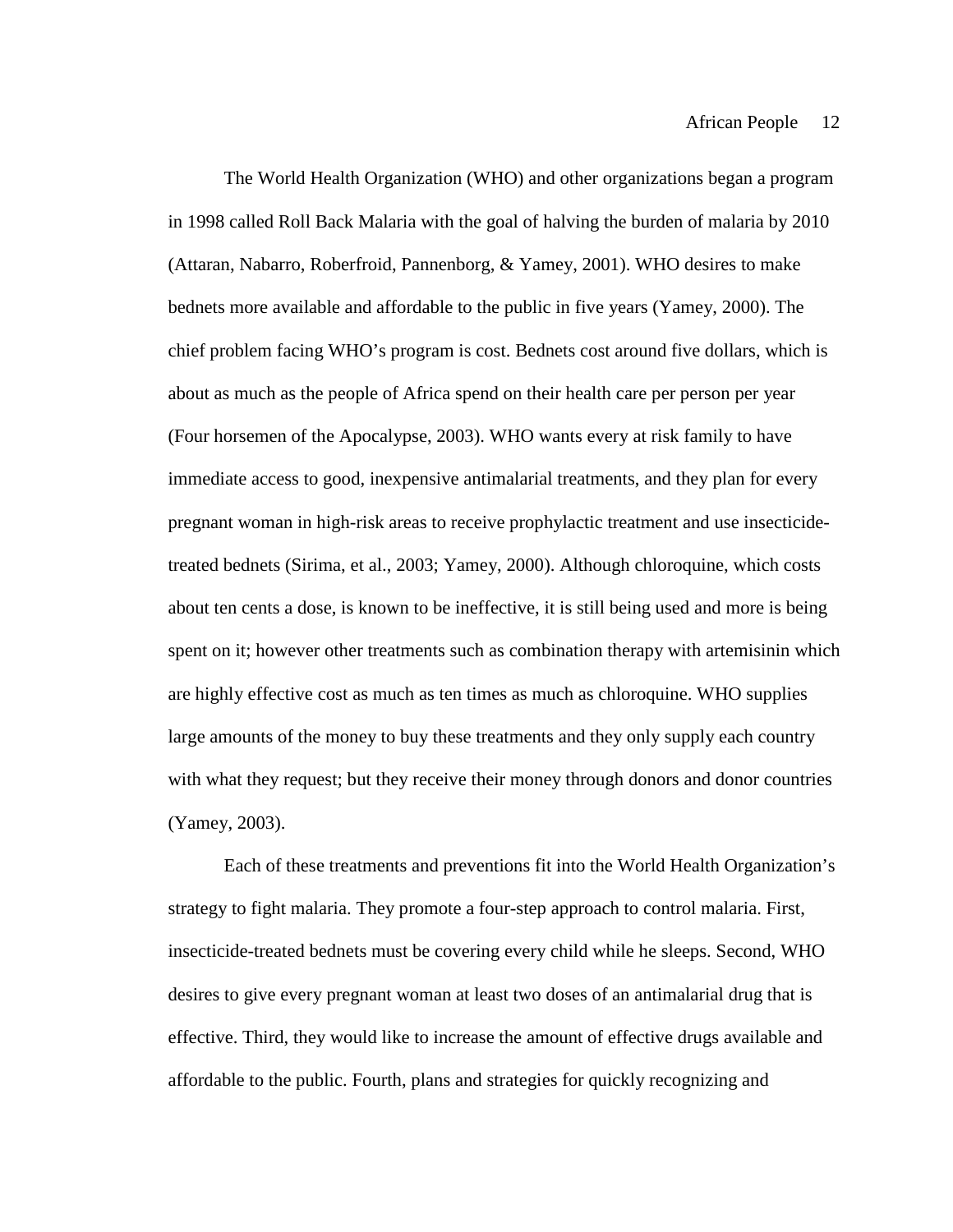responding to an outbreak need to be made available in epidemic prone areas. This plan can only be completed with sufficient finances available. Two problems WHO deals with are donors not keeping their promises and global funds giving to AIDs and tuberculosis rather than malaria (Yamey, 2003). Another concern is whether or not the money being made available is being used correctly and effectively (Attaran, et al., 2001; Four horsemen of the Apocalypse, 2003).

It is important to find new ideas and strategies to reduce malaria, and, "the starting point therefore is for policy-makers and politicians to understand malaria is not merely a health issue, but a social and economic development issue as well" (Nuwaha, 2001, p. 7). Because of the vast amounts of chloroquine resistant *P. falciparum*, it is time to change first-line treatment to something else such as sulfadoxine-pyrimethamine. In fact, since Malawi made this change, it has experienced a decrease in case-fatality rates of hospitalized children with malaria. One down side slowing the transition to this drug is if its efficacy were lost there would be no effective, cheap drug available to the public and lose of lives would be great; therefore, this change should be carefully considered and all outcomes weighed. An inventive idea to help reduce the rate resistance develops involves training drug dealers, traditional healers, mothers, and shop-keepers on the use of malarial treatments so they can correctly teach people how to use antimalarials and help improve complete dosing. Also, if bednets are used correctly there could be a reduction in the demand for treatment and, in turn, slowing the development of resistance (Nuwaha, 2001).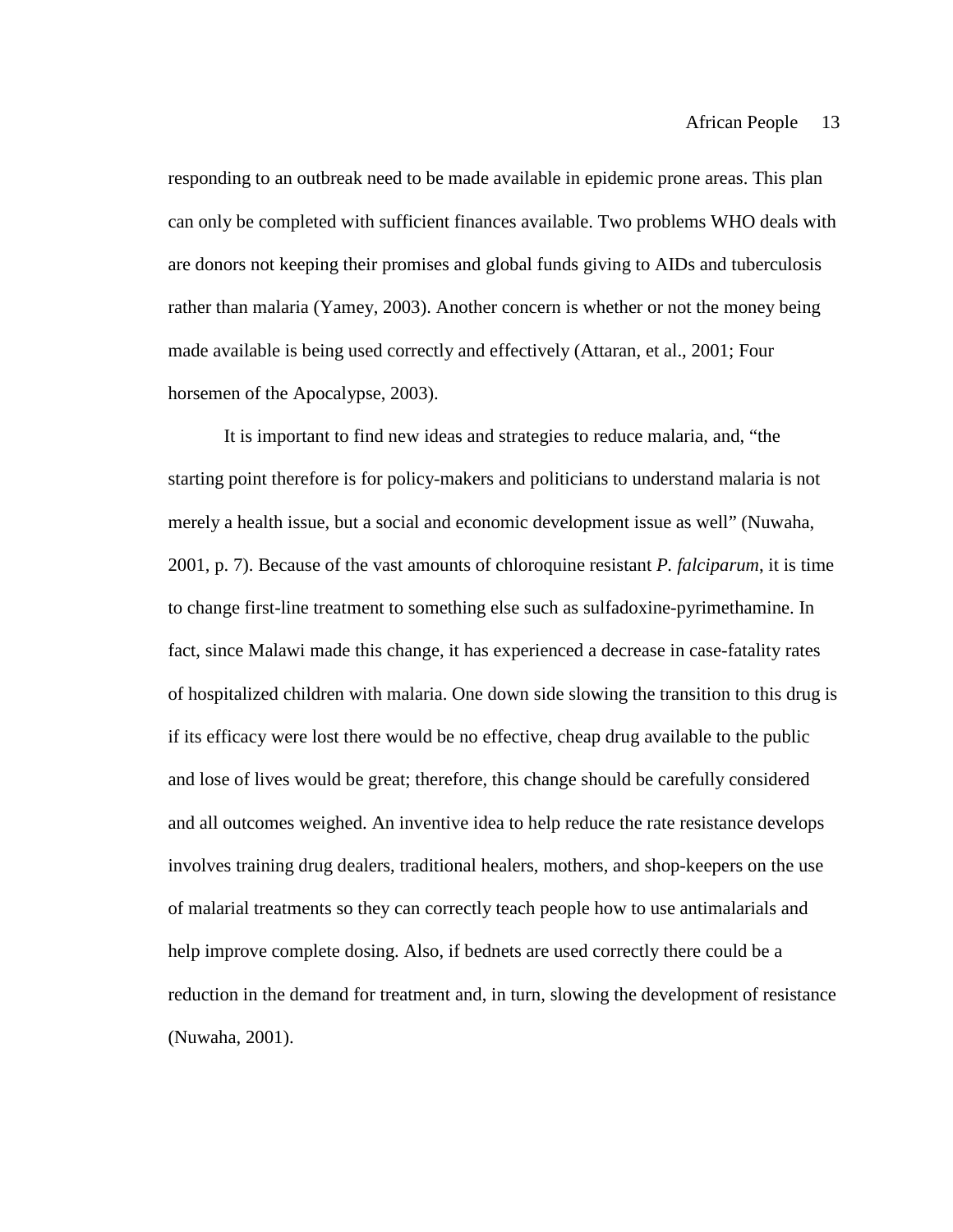It is essential for planning and developing programs to know the reason for low use rates of bednets. It must be discovered if it is related to affordability, lack of availability, or simply a failure to use them. Each problem would need a different direction in planning. A failure to use them indicated a need for community health education (Korenromp, el al., 2003). Korenromp's, et al. (2003) study found that use of bednets among children increased with possession, but they also found that many households incorrectly utilized the nets. An effective program to promote these nets should be focused on children and education. The emphasis should be on children because they sleep during the peak hours that mosquitoes are out. Education is a priority to impart correct usage and the importance of year-round consistency. It should be noted, using bednets for children will also change the amount of money spent on them for health care, increasing the cost-efficiency of bednets (Korenromp, et al., 2003).

Von Seidlein, et al. (2002) included in their study of treatment uptake in people with malaria training of mothers. They were taught to recognize signs and symptoms of malaria and they were taught to give the correct dosing to malaria-infected children. In this study group, a 40% decrease in mortality in children under five infected with malaria was seen. This strongly indicates the importance of education and even shows some economic advantages. Also, it is acceptable in most communities making this approach a very promising one.

The key to each strategy and idea for reducing malaria is cost-effectiveness. Some plans such as prophylaxis of pregnant women, increasing compliance, and making second-line or third-line treatments more available, are inexpensive. These would each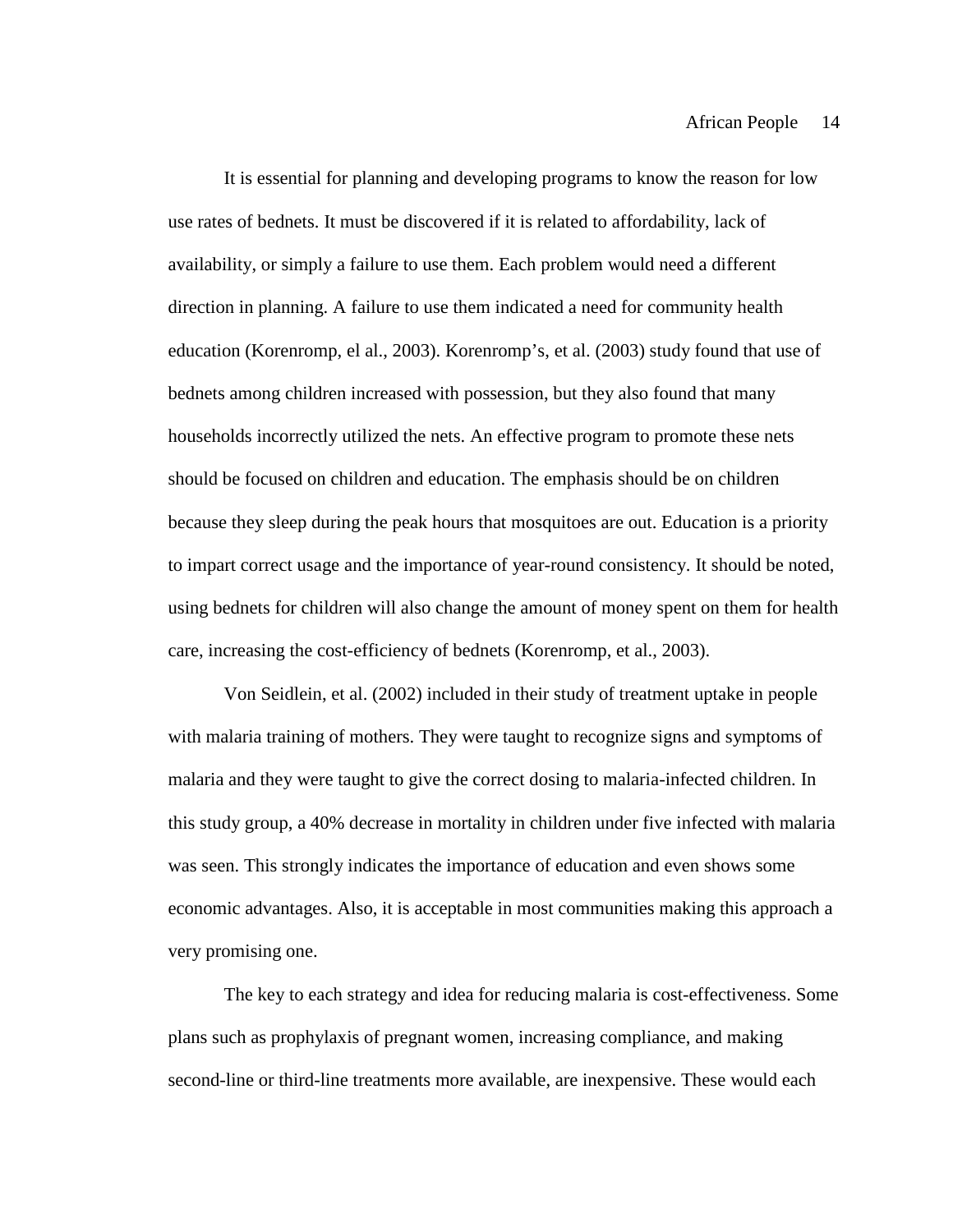use less than one percent of the budget. However, as WHO desires to accomplish this, having all children younger than five years of age covered by an insecticide-treated bednet would use close to 24% of the total health-care budget; and using spraying would use up to 55% of the budget. Also, there are the operational and logistical challenges of starting and promoting these plans (Goodman, et al., 1999).

There is a need for careful, precise guidelines for treatments in order for countries to make choices within their antimalarial policies and provide the necessary data for studying malaria more thoroughly (Shretta, et al., 2000). The cost for the development of a new drug ranges anywhere from \$300-500 million and takes up to 10 years for each new lead to fully be developed. With these drug studies, a new perspective that needs research is focusing on the herbal and traditional products healers use and the people believe to be effective. Possible antimalarial agents may be truly involved in their local healing remedies (Nuwaha, 2001).

Another line of thought is to attack the vectors. The primary vectors in Africa are *A. gambiae* and *A. funestus*. Vector control ideas are directed toward decreasing their vulnerability to malaria, changing their desire to feed on humans, and shortening their lives. In the long-term the idea would be to interrupt the spread of *P. falciparum*; however, this is very difficult to accomplish in Africa because the people are typically bitten as many as 1000 times in a year by an infected mosquito (Miller & Greenwood, 2002).

There is a need for protections against malaria that do not prevent the development of immunity to the disease. Ideally this would be an antimalarial vaccine: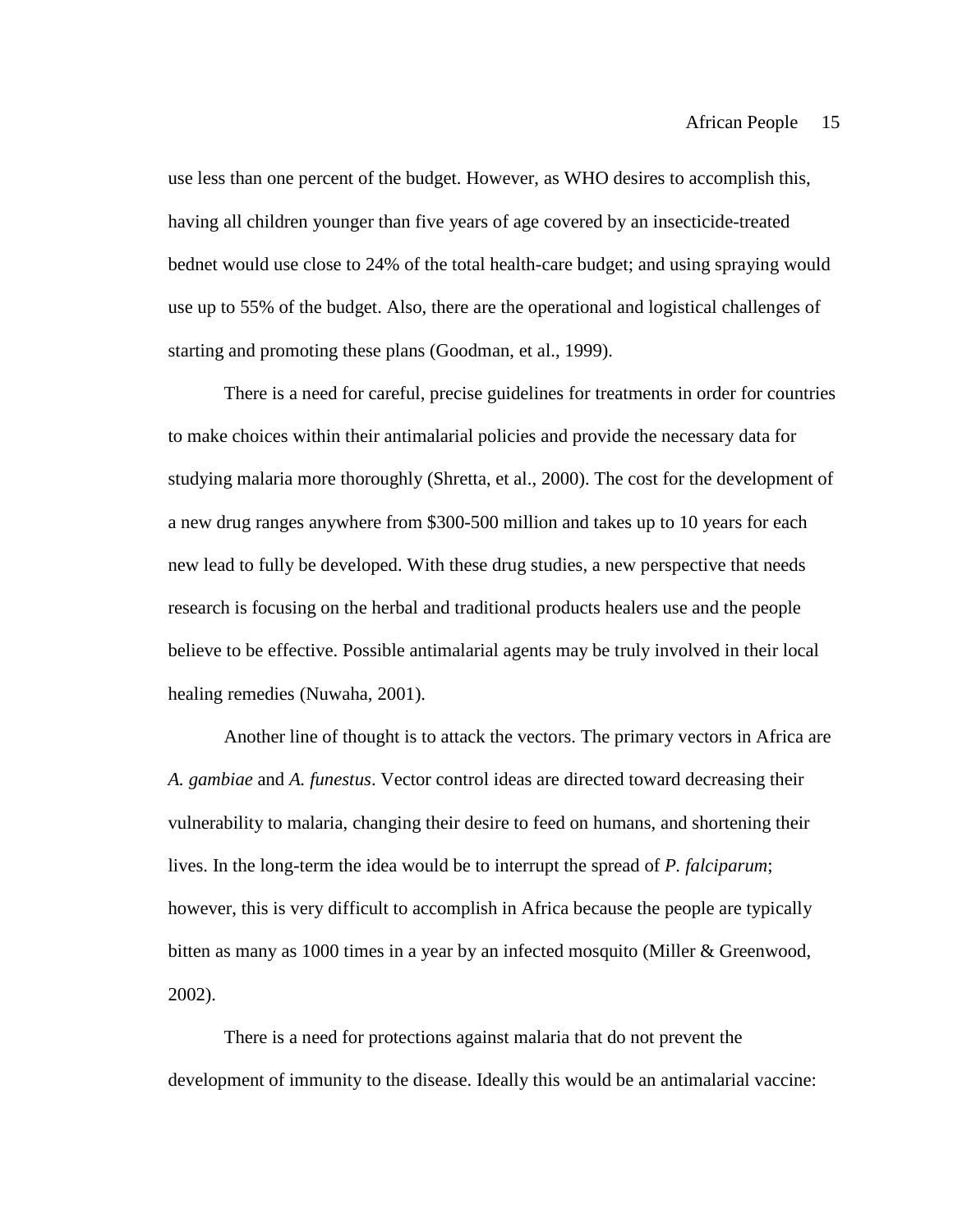"Pre-erythrocytic, bloodstage, and transmission-blocking vaccines have recently been developed by a number of groups" (Miller & Greenwood, 2002, ¶4). Even with the discovery of a successful vaccine, it will take 10-15 years to fully develop it and ensure its efficacy and safety before it can be distributed to the children of endemic areas (Miller & Greenwood, 2002).

Schofield and Seeberger have found a possible vaccine that attacks the sugar responsible for the lethal and destructive parts of the disease. It attacks the toxins released into the body. Although it is not the ultimate solution to malaria, if successful it will be a great aid in the fight against this parasite. Because it is made of sugar, this vaccine has a few advantages. It does not need refrigeration and may be stronger in fighting resistance of the parasite (Jonietz, 2004).

Other vaccines being developed include vaccines that are DNA based in order to attack the parasite inside the red blood cell at the DNA level. Naturally, people exposed to *P. falciparum* gradually develop immunity; however it is short-term and stain-specific. The people must be repeatedly infected to maintain their immunity. This immunity is based on antibodies and T-cells. Vaccines are being studied and developed to induce this antibody and T-cell response at a stronger, broader, and longer rate. Pre-erythrocytic vaccines aim to prevent the parasite from developing and therefore prevent the release of harmful toxins. Another group of vaccines under development are focused on the bloodstage of the infection. They are aimed at preventing red blood cell invasion, which would in turn prevent the disease. Finally, there are vaccine studies focused on the sexual-stage. The mosquito would get a dose of antibodies that prevent fertilization of the parasite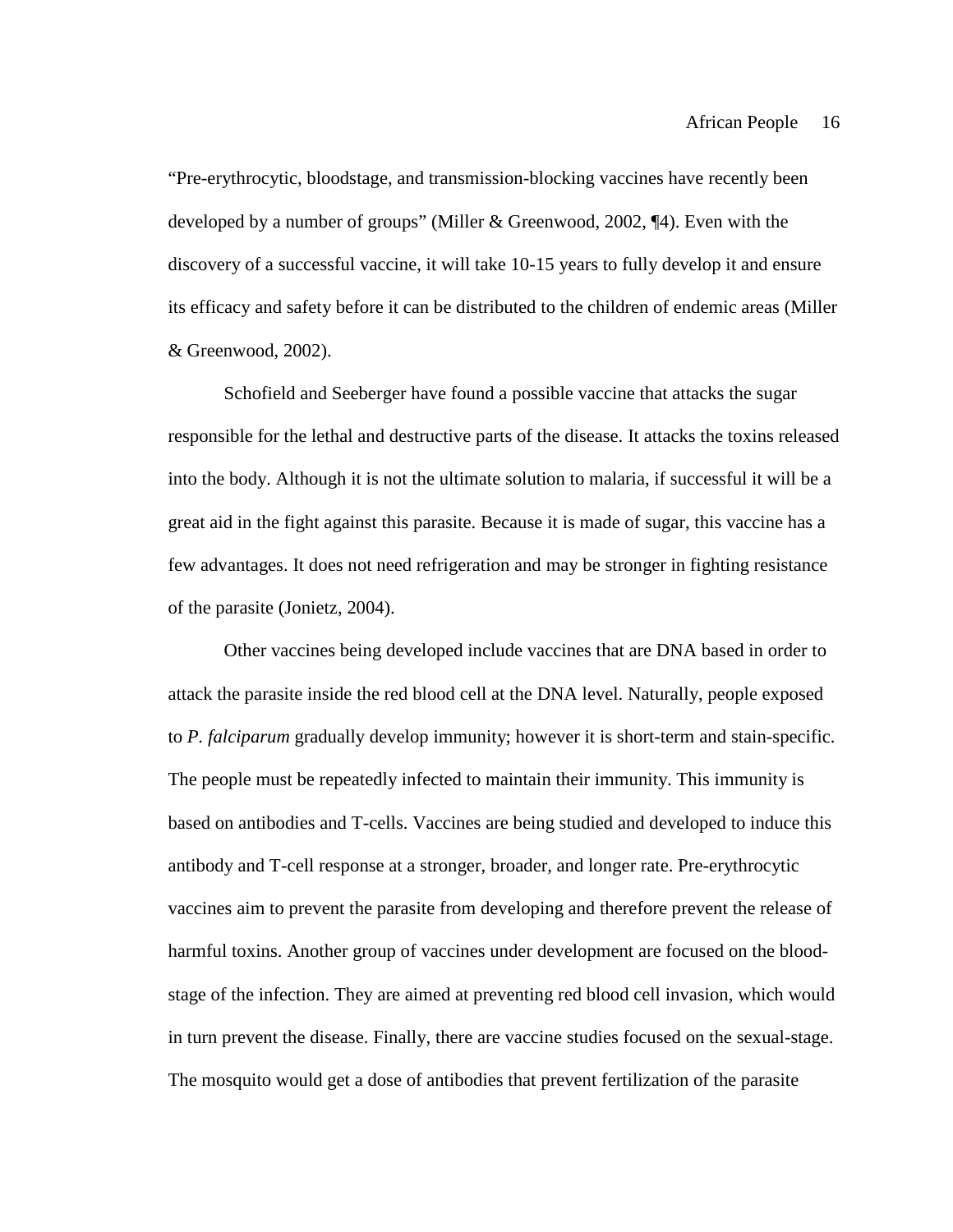during their blood meal. It would then stop fertilization of the gametocyte in the mosquito. This vaccine would protect communities rather than simply individuals (Moorthy, Good, & Hill, 2004).

Much research is needed and further development of treatments and preventions is necessary; however, unless the people know and desire these changes, it will not be effective. Therefore, further study is also needed into the perceptions of the people toward malaria and its treatments. This will enable health care professionals to better treat and care for the people of Africa (von Seidlein, et al., 2002).

# Research Question

How is malaria and its treatments perceived among different groups in parts of western and northern Africa from the perspectives of medical personnel working with or who have worked with the people? The key variables of interest in this study are listed below. Malaria is a disease caused by the parasite *P. falciparum* whose life cycle involves both humans and mosquitoes. Treatments are anything health care professionals use to stop or prevent the transmission and progression of malaria. People of parts of western ad northern Africa involve any group of people with which the medical personnel surveyed have contact and who live in any country located from West Africa to Egypt to Kenya. Medical Personnel include medical doctors and nurses currently working among the people or who spent time working with them in the past.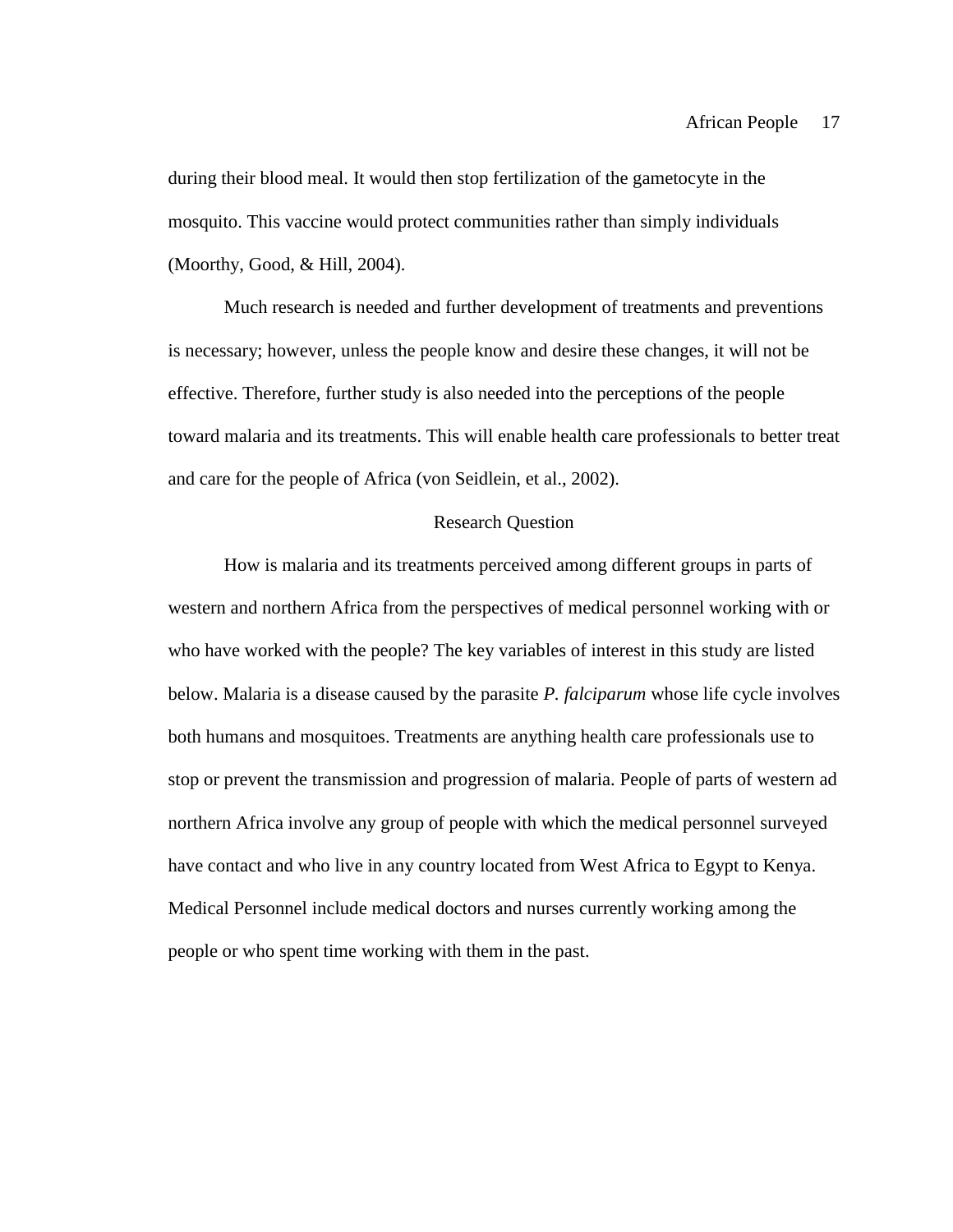# Methodology

# *Study Setting*

This study is set in western and northern Africa. This includes anywhere from West Africa to Egypt to Kenya. This area is very prone to endemic and epidemic types of malaria. The study involves medical personnel working among groups of people in this region.

# *Research Design*

The design of this study is descriptive qualitative. The interview schedule consisted of five questions. Each question was open-ended and allowed for the interviewed person to answer as completely as he or she felt appropriate. It also allowed for them to perfect their answers before sending them.

# *Sample and Sampling Procedure*

The sample is a sample of convenience. The survey was e-mailed to different medical professionals in western or northern Africa or who have spent a considerable amount of time on this field. The e-mail addresses were acquired from acquaintances and mission agency recruiters present on the Liberty University campus during Mission Emphasis Week, February 12-16, 2004, and from individuals who have contact with health care workers in this area. The e-mail with the questions served as an implied consent of participation in this research study by any persons who replied; and individual identities will not be disclosed, as the information given will be presented as an entire body of data.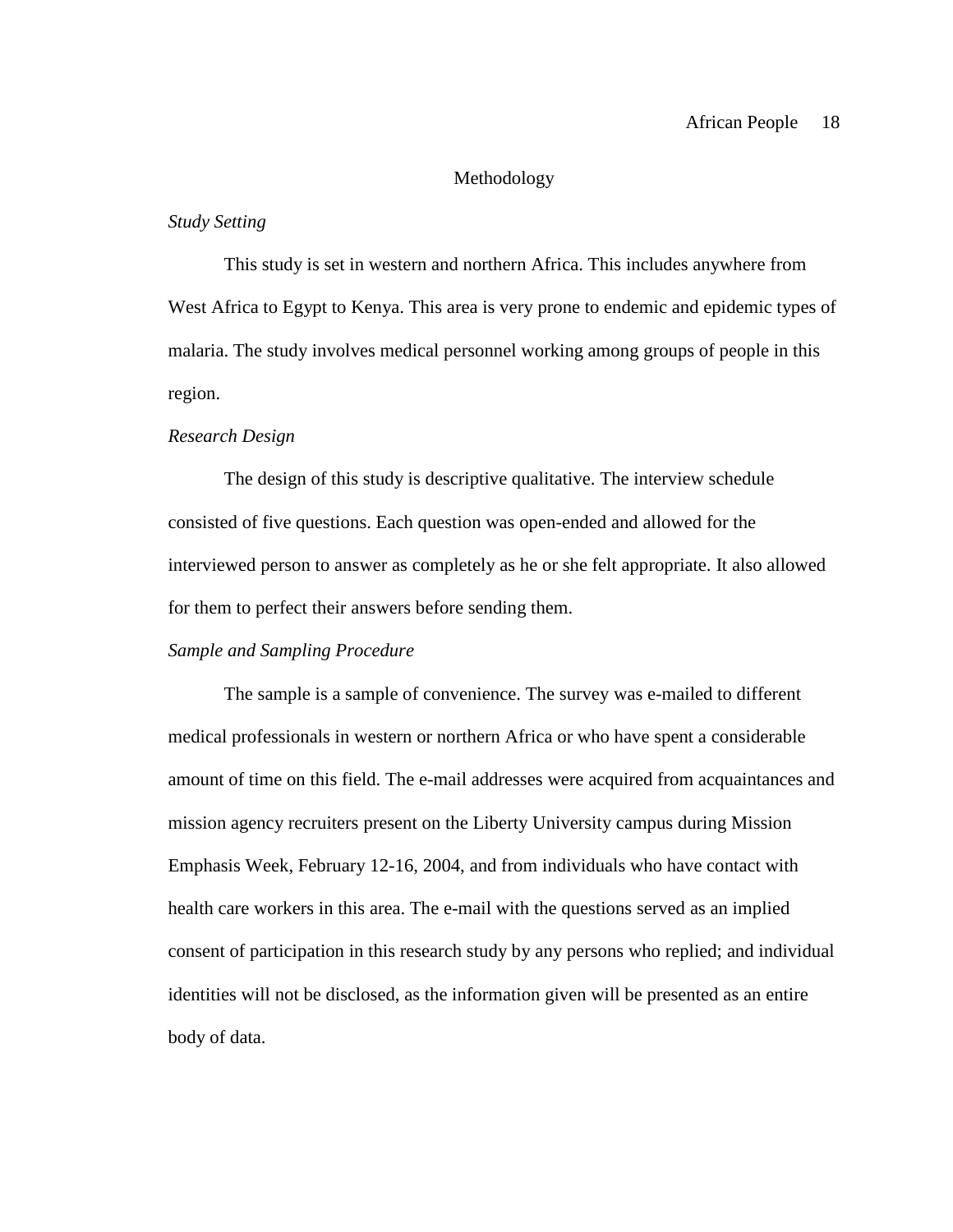There were approximately ten medical personnel surveyed. The inclusion criteria are as follows: medical personnel, working among the people of northern and western Africa or recently worked with the people, access to e-mail, able to read and write in English, and any ethnicity or nationality.

# *Data Collection*

Surveys consisting of five questions (see Appendix) were delivered via e-mail. Only one survey was sent to each contact. The first few replies were analyzed for themes or problems. No questions were modified or added to the next e-mailed surveys.

# *Strengths and Weaknesses*

There are several strengths to this study. Some subjects surveyed are from the same area therefore their answers may be compared. This enables the analysis to be more complete and accurate. It also has the ability to be re-evaluated with each reply so that modifications and clarification can be made or questions can be added for the next survey sent. Because the survey is written it allows the subjects to answer the question at their convenience. Finally, my Liberty University honors thesis committee members have reviewed my work on this study several times throughout the process.

Conversely, there are weaknesses inherent in this study. Most importantly, the study cannot get its information directly from the people for their perspectives; medical personnel and health care providers must give their opinions based on their experiential observations. Additionally, because it is written, rather than face-to-face, there was not an opportunity for clarification; however, they would be able to read their answers and make changes. Other problems include the data collection tool is not officially tested for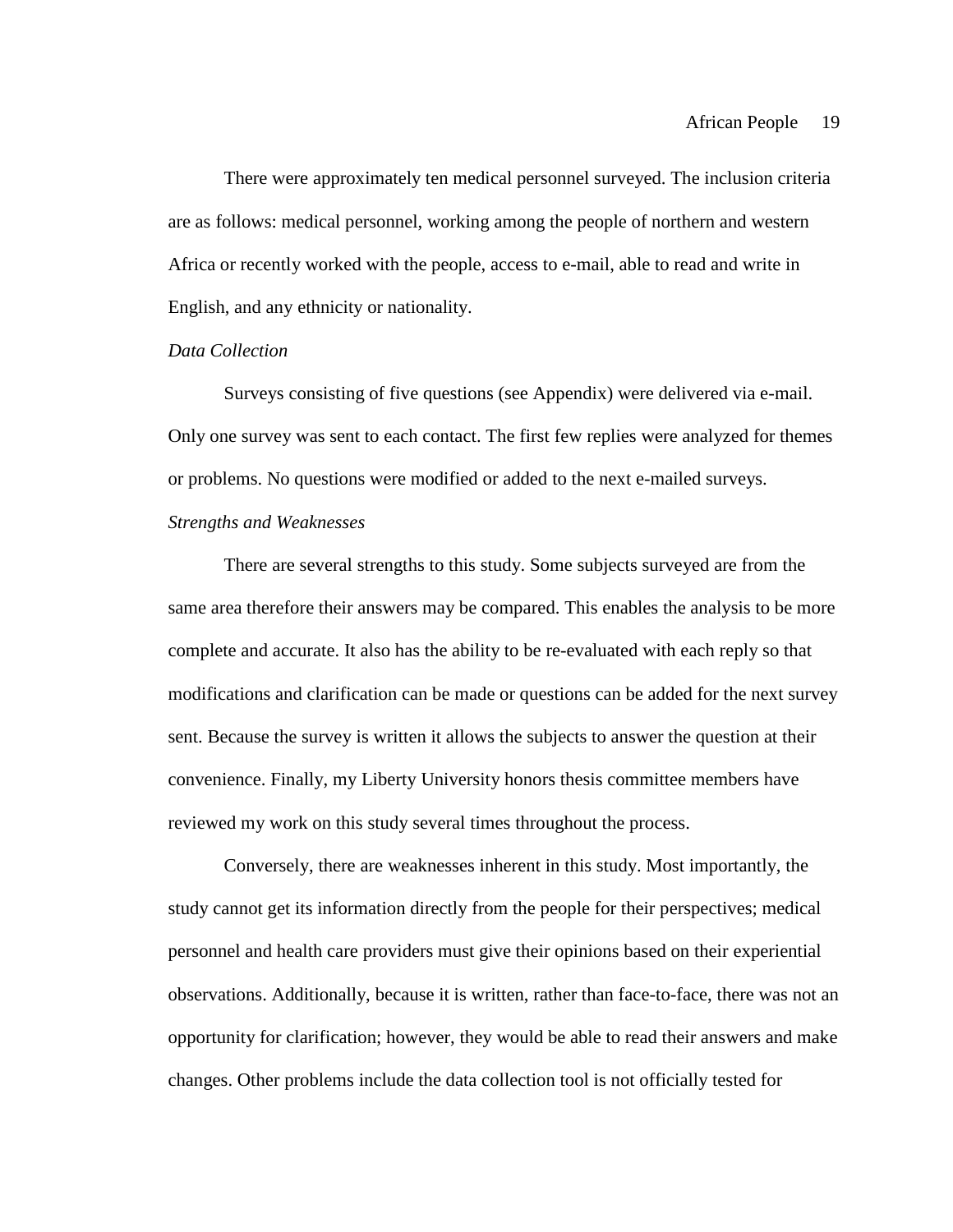reliability and validity, there are a limited number of questions asked, and the study is too superficial for a true qualitative study. It is also important to note there is an inability to get data from an even distribution of northern and western Africa. The study covers select groups of people and parts of northern or western Africa. Finally, it is a sample of convenience and very small, therefore it is very weak in validity and generalizability.

The people medical professionals work with are members of people groups in Africa. Comparing the data from medical personnel all over western and northern Africa will allow for similarities across the continent to stand out and those similarities can be used in the development of antimalarial programs to be applied throughout the area.

### Results

Replies were varied among responses. In this section, each reply to the questions will be identified by the country and title of the medical personnel rather than their name. The countries mentioned in this study are Kenya, Ghana, NE DRC (or former Zaire), Mauritania, Niger, and the Republic of Congo. The medical personnel included seven doctors, including one pediatrician and one surgeon, and one certified nurse midwife. Several of the doctors' wives are nurses and their perspectives were sometimes included in the doctors' replies.

*1) What culture/people group do you primarily work with? Are there subcultures? If so, what are the differences between the subcultures (i.e. Religious beliefs, social/economical status, location, etc)?*

Kenya 1, Doctor: "We work primarily with the Marakwet people of Kenya (a country in East Africa). They are a sub-tribe of the Kalenjin group. The area where we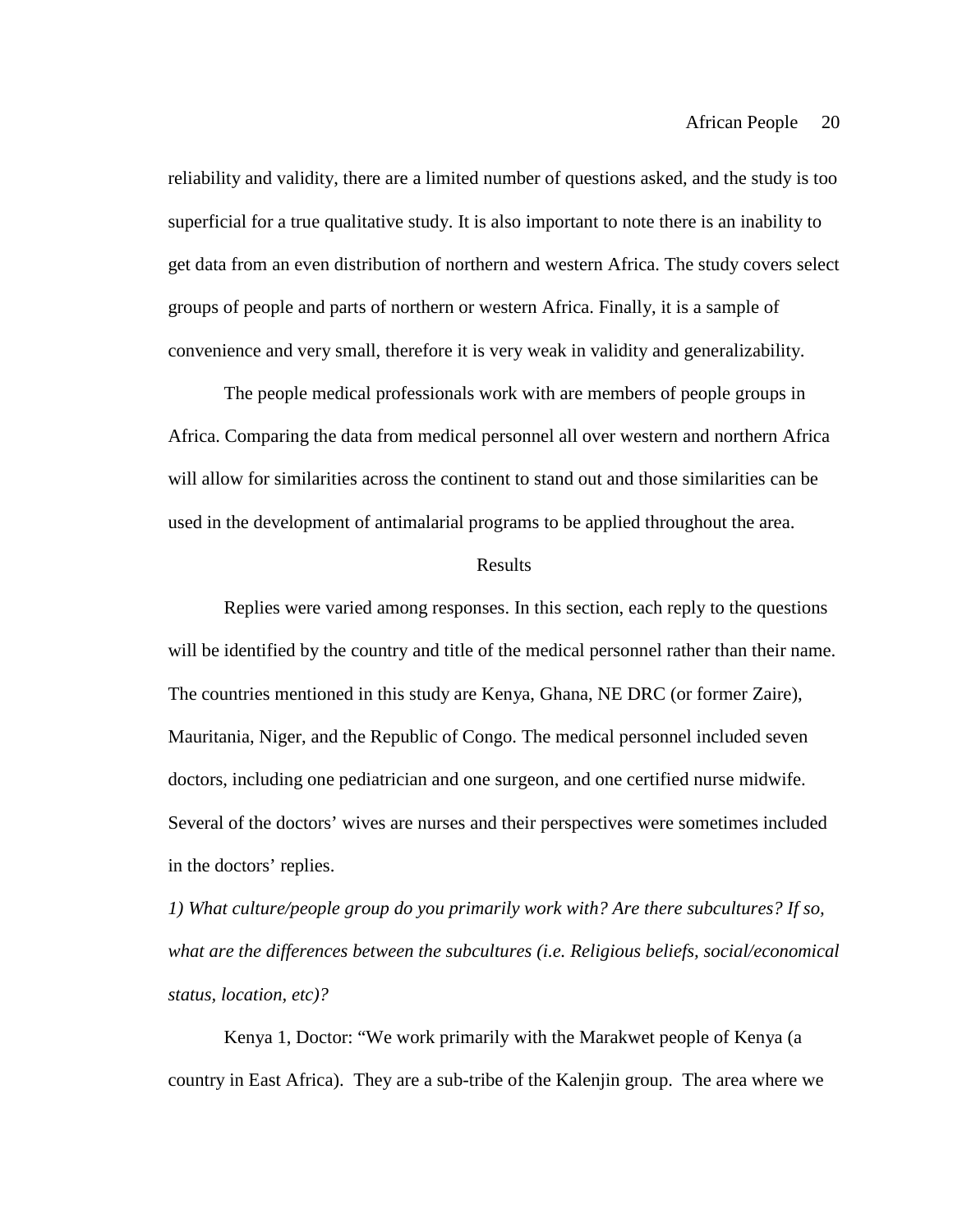live is in the highlands of Kenya overlooking the Kerio Valley. Most people in this area have been evangelized and there are many professing Christians. Many people still hold to their customs and traditions, including female circumcision. The people we work with for the most part are subsistence farmers."

Ghana, Surgeon: "At Baptist Medical Centre in Nalerigu, we have more than 20 different people groups being served on a regular basis. We serve all to the best of our ability but our efforts are probably most effective with the Mampruli-speaking groups. Differences are seen in burial practices and marriage customs; there are also differences as to which groups are predominantly Muslim, etc."

NE DRC (former Zaire), Doctor: In the Bunia/Beni area of former Zaire with the Nandi, Lendu/Hgiti, and Hema (a city and rural people). Hema are herdsmen. Most of the rest of these people are farmers, although the city dwellers and the Nandi do a lot of commerce. There is a strong animistic overlay to their belief systems.

Mauritania, Doctor: "In Wolof near Richard Toll."

Niger, CNM: "I work with the Western Fulani of Niger. They have many different linyals or groups related by families or professions but all are Moslems. Many also follow traditional animistic practices/beliefs. Most all are very low income. At one time all were cattle herders but famine several years ago wiped out their herd so they have now become farmers. The majority live in rural scattered settlements although more and more are living in the capitol, Niamey, as they move there looking for work."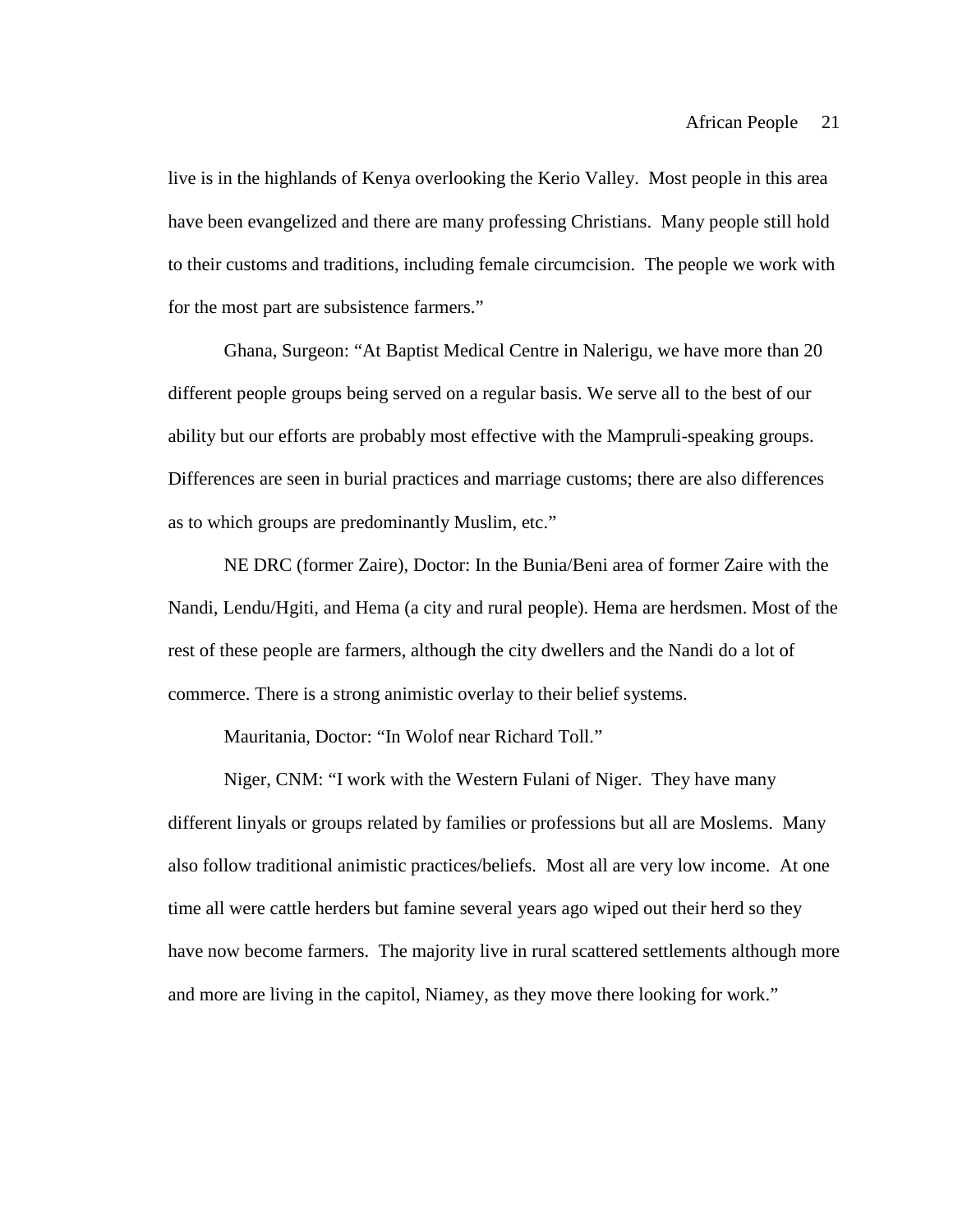Impfondo, Republic of Congo, Doctor/Nurse Team: "We primarily work with Bantu & BaAka Pygmies. There are subcultures with very different religious beliefs, social/economical status, location, & world views."

Kenya 2, Pediatrician: "I worked among the Kalinjen people of western Kenya."

Kenya 3, Doctor: "Kikuyu (some related groups Meru and Embu that are not in our area) and Maasai (9 subgroups through southern Kenya and northern Tanzania)." He also said there were "no significant spiritual belief differences among subgroups of the tribes. There is a strong Christian church in the Kikuyu (churches since the 1900s) and growing church among the Maasai."

*2) What do the people groups perceive malaria to be (i.e. A judgment from a god, evil spirits, simply a physical illness, bad luck, etc)?*

Kenya 1, Doctor: "It is commonly thought that it is a disease associated with playing in the rain water or being rained on - and one that requires modern drugs for treatment."

Ghana, Surgeon: "Sicknesses are not usually associated with the physical aspects of life (e.g., where your drinking water is from). Most bad things that happen to you were caused by a spirit, an unhappy ancestor, a witch, etc."

NE DRC (form Zaire), Doctor: "The concept of malaria can be fuzzy in many people's minds as 'malaria' is a generic term for any febrile illness."

Mauritania, Doctor: "People here recognize that malaria is transmitted by mosquitoes, but that they feel that there is a 'why' behind catching the disease (i.e. Who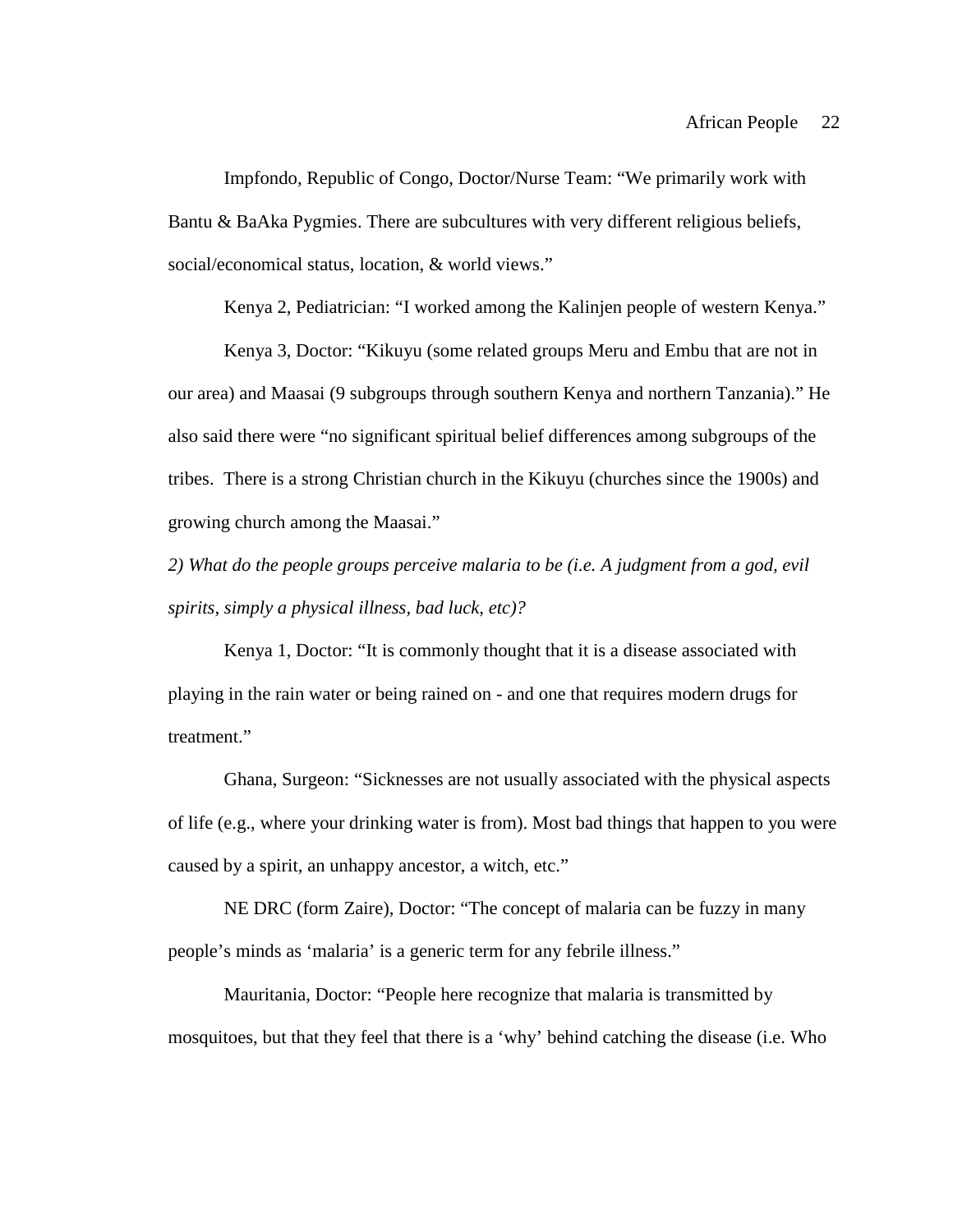sent the mosquito?). People feel that the local Muslim clerics (called Marabou) may have cursed the person and this leads to the mosquito biting and the person becoming ill."

Niger, CNM: "The hard thing about answering this question is that people don't know what malaria is. You diagnose and treat malaria on the basis of symptoms here in the bush as there are no labs. The symptoms are fever, joint pains and headache with or without diarrhea and vomiting. As you can imagine this can also be symptoms of other illnesses. For the most part, most patients are treated for malaria with any or all of these symptoms and may be treated for other things as well 'in case'. Anyway, because of this they wouldn't have a certain perception of 'malaria'. As it is so common, most people ignore these symptoms and are better in a few days. If they get worse or it continues then they may buy paracetamol (Tylenol) in the market. If that doesn't work they will try and get to a clinic. I think I would say they perceive it to be a physical illness rather than any of the others listed."

Impfondo, Republic of Congo, Doctor/Nurse Team: "Most people think it is a physical illness transmitted by mosquitoes, but the mosquitoes can be sent by evil spirits or sorcery."

Kenya 2, Pediatrician: "Malaria is perceived simply as a physical illness."

Kenya 3, Doctor: "Malaria is often just considered a nuisance. It is like getting a cold or flu in the US. Despite efforts to help prevention efforts, few use nets or prophylaxis medicines because they've always gotten it and will get it again." *3) Do the people have folk treatments or beliefs for the treatment of malaria, such as herbs, witch doctors, etc.? If so, what are these treatments?*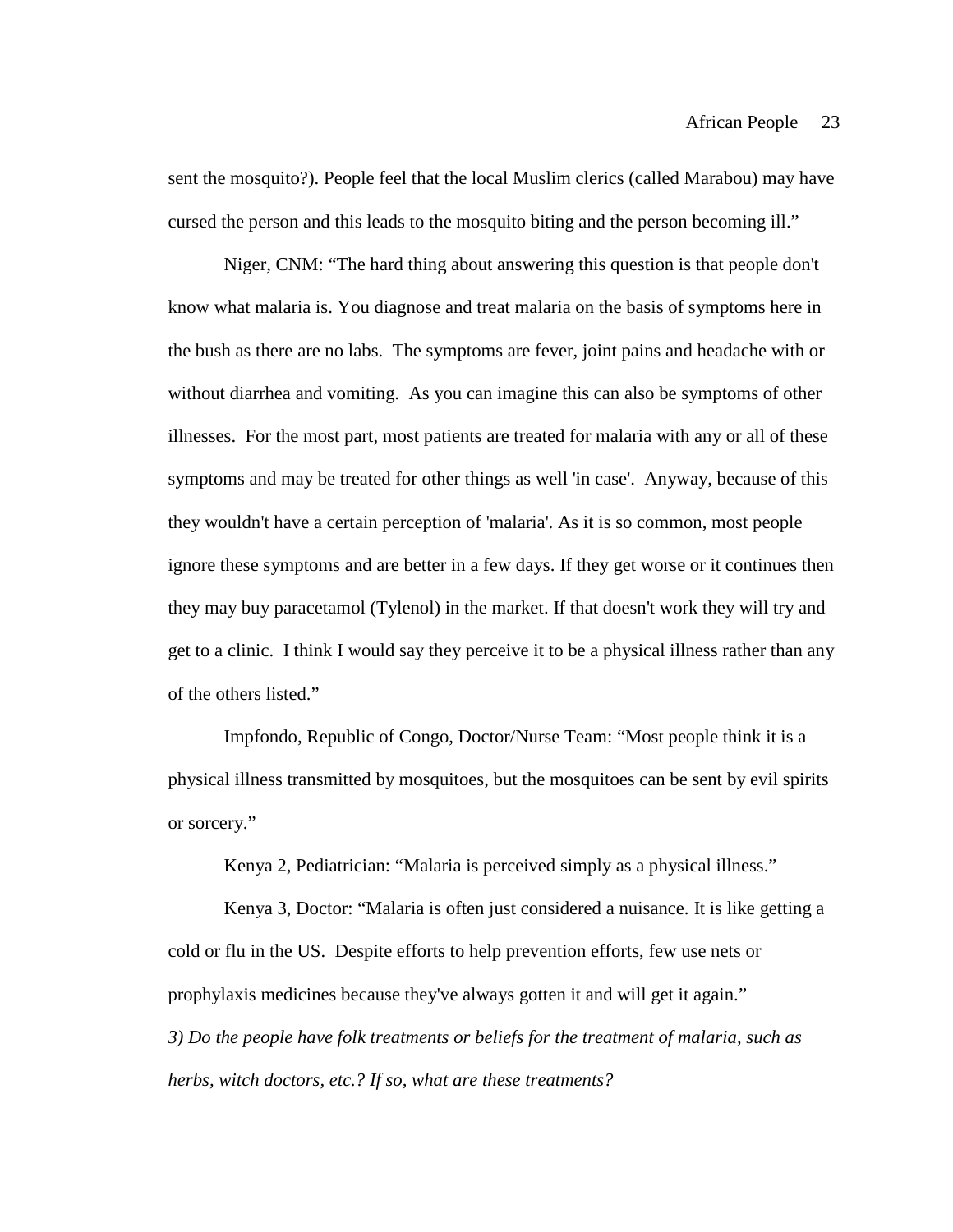Kenya 1, Doctor: "Some people will resort to using herbal treatment (fresh or boiled sap from mashed leaves or roots); or rubbing powder/ash in the skin if conventional medical treatment fails."

Ghana, Surgeon: "There are numerous local healers, who will mix up some concoction to drink or a salve to rub on or, very popular, will make small cuts in the skin at the site of the symptoms and rub a special medicine into the wounds. Instead or in addition to, they may go to the local shaman to discover why this happened to them (e.g., who cast this spell?) and/or how to be rid of it, such answers/cures usually involving the sacrifice of some animal."

NE DRC (former Zaire), Doctor: "The non-medical treatments seem directed at different signs and symptoms of the disease. Efficacy of treatment is difficult to judge as the disease is endemic in the area and most people over 5 years old who are not pregnant have pretty good immunity (thus suppressing the disease temporarily may be enough to let the patient's immune system take over).

"One treatment is for folks to make up a water-based mixture of different fruits (guava seems to be a major component) and to sit on the ground with the basin between their legs, bending over the steaming mixture, inhaling the fumes, with a blanket over themselves and the mixture (to hold in the fumes). I am not sure how effective this is, but we occasionally get folks in for burn treatment when they spill this mixture on themselves.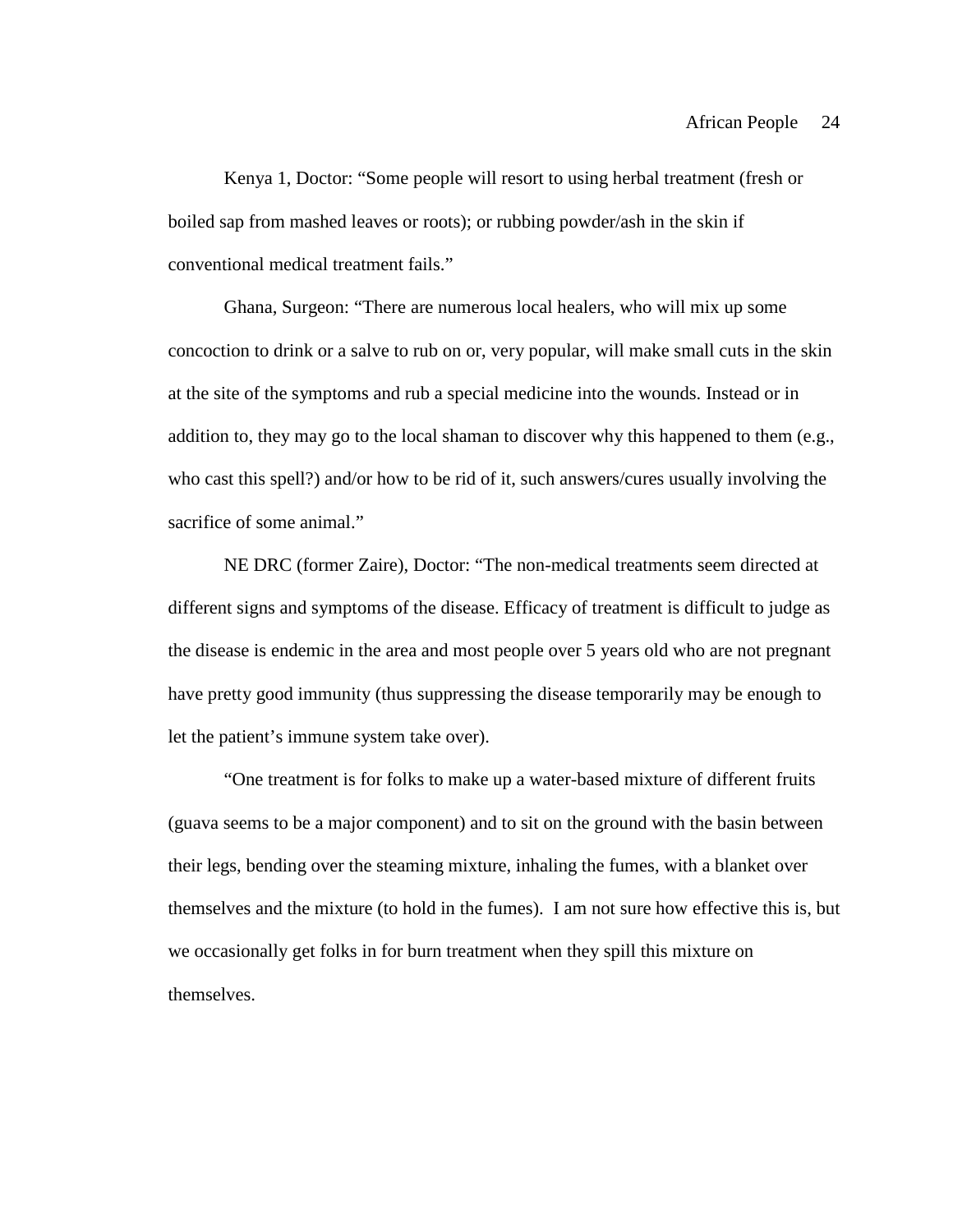"The Nandi take a bitter root when they have a malarial attack. I am told by a missionary nurse (who has tried this treatment on herself) that it works. Sorry, I don't know which root.

"The anemia that comes with falciparum malaria is treated traditionally by giving the patient guinea pig blood to drink. This probably helps the anemia, although other foods or oral iron may be as useful. Note that it does not address the malaria protozoan itself."

Niger, CNM: "Again, as I stated above, because they don't really know a sickness as 'malaria' it's hard to say exactly. If they should have malaria for a long time and it doesn't get better they may try various local treatments (including 'herbs or roots' or the 'witch doctor' who is known here as a 'jiimaajo'). One thing is that with children who have malaria for a long time and tend to get enlarged spleens as a result, they will detect the enlarged spleen and a jiimaajo will make small cuts over that area to let the 'evil spirits' out. They also sometimes do this sort of thing when a person has a high fever, causing their pulse to go up - they notice the heart beating in the chest and believe something is trying to come out so the jiimaajo may make small cuts over the area of the heart to allow 'it' to get out. In some cases, because it is a febrile illness, the child may be bathed in a mixture of boiled leaves which they feel will help the fever come down."

Impfondo, Republic of Congo, Doctor/Nurse Team: "There are probably over 100 folk treatments for malaria in our area. There are numerous different herbal remedies, incantations, rituals, and ways to pray."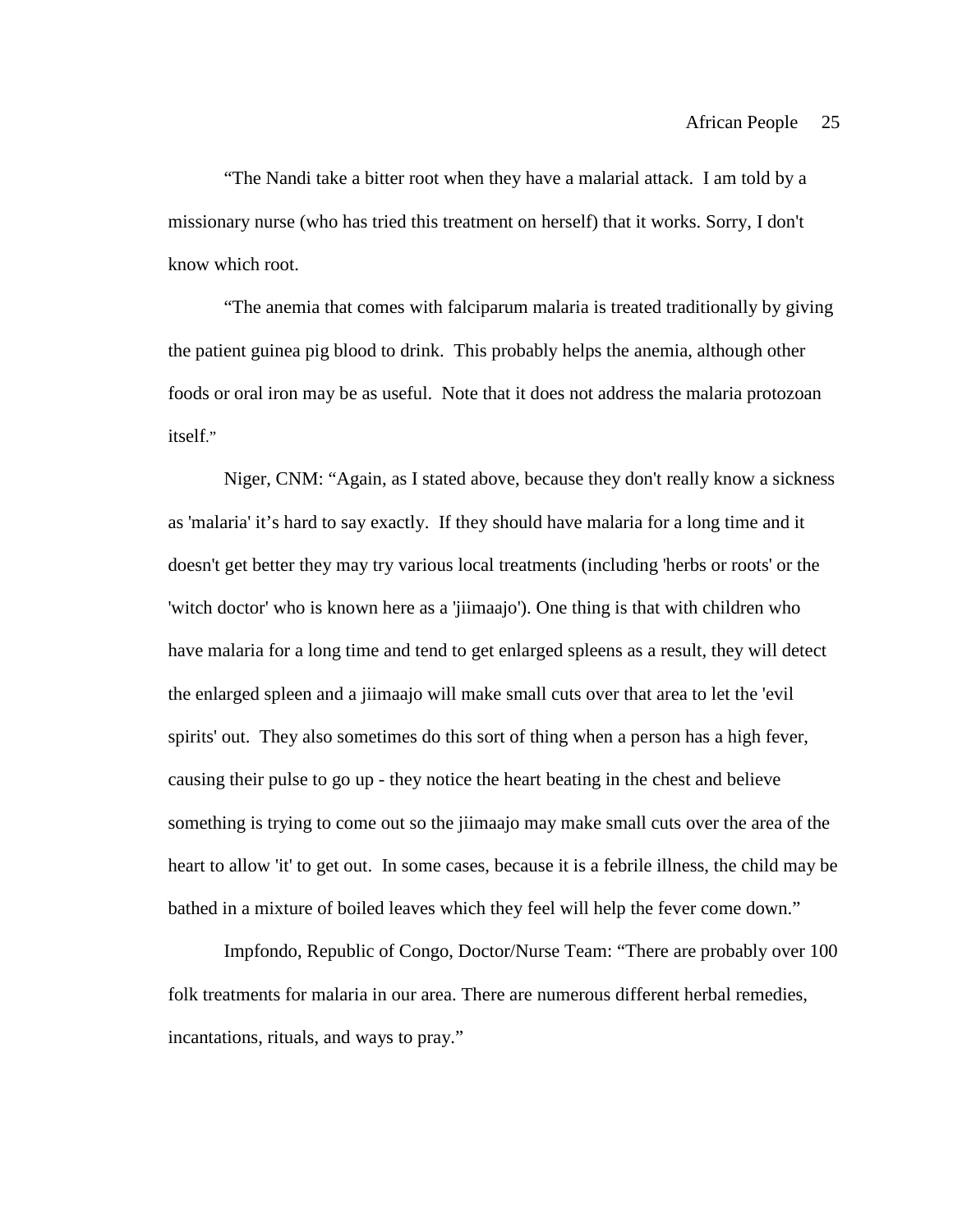Kenya 2, Pediatrician: "Antimalarials were freely available and people would often take them any time they started with a fever."

Kenya 3, Doctor: "Some herbal remedies, but the drugs for treatment are sold in all the corner shops so easily available but also the reason there is such resistance to chloroquine now."

*4) How do their perceptions of malaria and its treatment affect their acceptance and use of conventional treatments such as insecticide treated nets and drugs like Chloroquine and Fansider?*

Kenya 1, Doctor: "Medical treatment is first choice. But use of insecticide treated nets is very low because many people do associate malaria with rain and not mosquito bites (NB - transmission of malaria is very high in wet humid conditions."

Ghana, Surgeon: "There seems to be wide acceptance of many "western" medicines because they have seen them work when used properly. The Ghana Health Service has wide-spread projects and efforts to educate the masses about the role that mosquitoes play and how to avoid them. With most other sicknesses it seems to be a different story. I have finally reached the conclusion that almost everyone who comes to our hospital has already been to a local healer at least once. For some reason they think that our medicines are better, stronger, or whatever, even though we issue the same chloroquine they can get at any pharmacy or even in the local market. They're often surprised, sometimes annoyed, that we use this same medicine."

NE DRC (former Zaire), Doctor: "It is generally accepted (in our area – not true in Azandeland in the way north) that Western medicine is effective. The traditional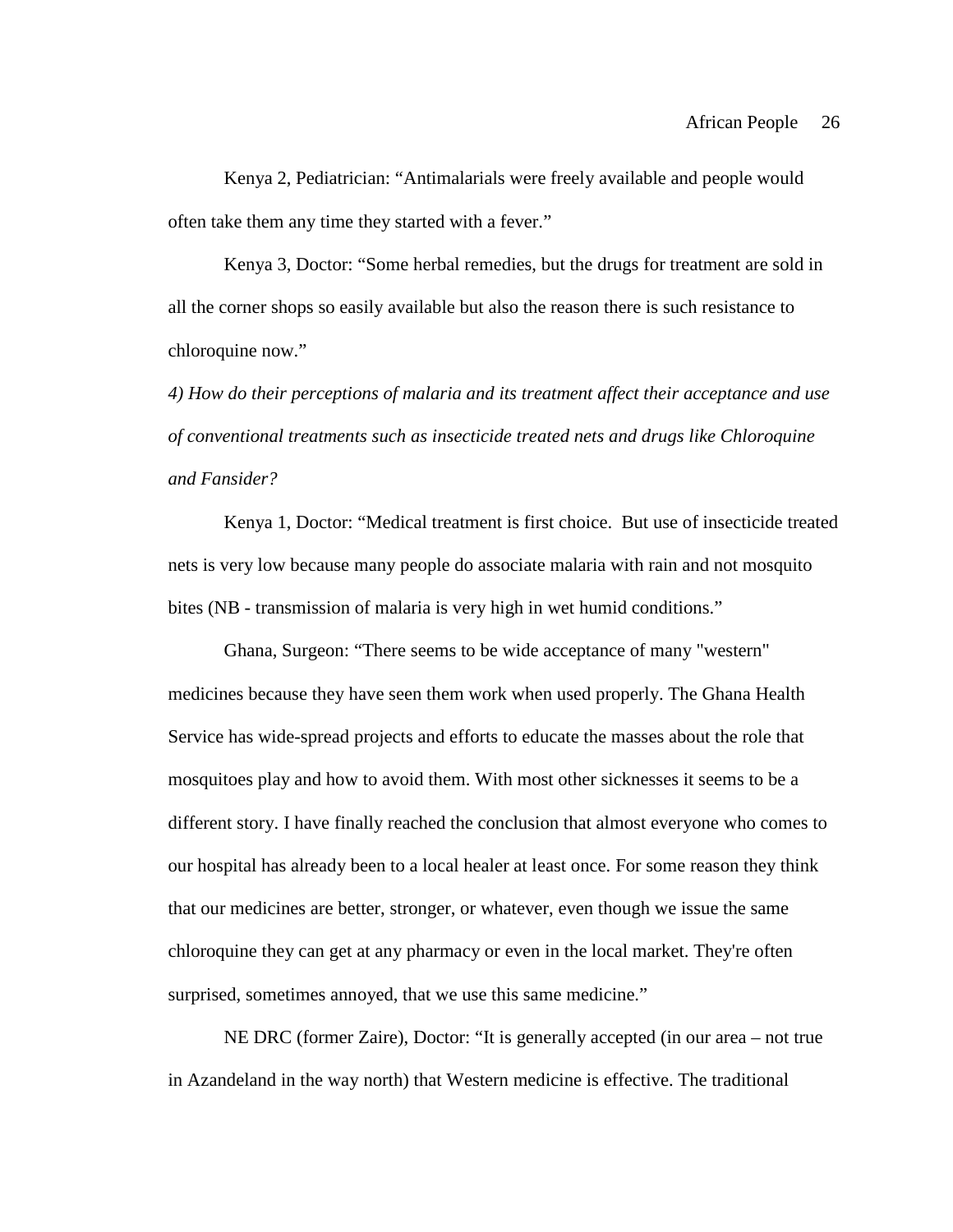healers have pretty much stopped directing opposing the medical people. They instead sell charms 'so that the doctor's medicine will work'. Not that many medical people have animistic beliefs and dabble in what we would call spiritism.

"Health education songs, radio announcements, and personal contact by national workers all seem to help convince people to use bednets. One of the reasons given for trying traditional treatments is that they cost less."

Niger, CNM: "People are very eager to be treated with medicines so there is absolutely no problem treating malaria with chloroquine/fansidar or whatever drug you use. The only problem with chloroquine treatment is that it is a well-known drug here, sold by local market drug sellers and therefore is thought to be a not very 'good' drug. When you advise someone to take chloroquine they sometimes plead with you to give them some 'real' medicine. Again, because it is so widely available, it is usually taken in wrong doses. When someone doesn't feel well they may buy 25 franc worth (about 4 tabs) take them all at once, or 2 in am, 2 in pm then when they aren't any better seek other treatment. Even, when advised how much and for how long, because the drug has such a low regard by people, they often won't agree to buy so much."

Impfondo, Republic of Congo, Doctor/Nurse Team: "There is a good deal of synchronism. Most people try very hard to sleep with a mosquito net. Even the poorest of the poor try to have them (though they may be in shambles). Very few know anything about treating their nets with insecticide. People often use traditional treatments first, or in conjunction with Chloroquine and Fansider, which they take like aspirin at home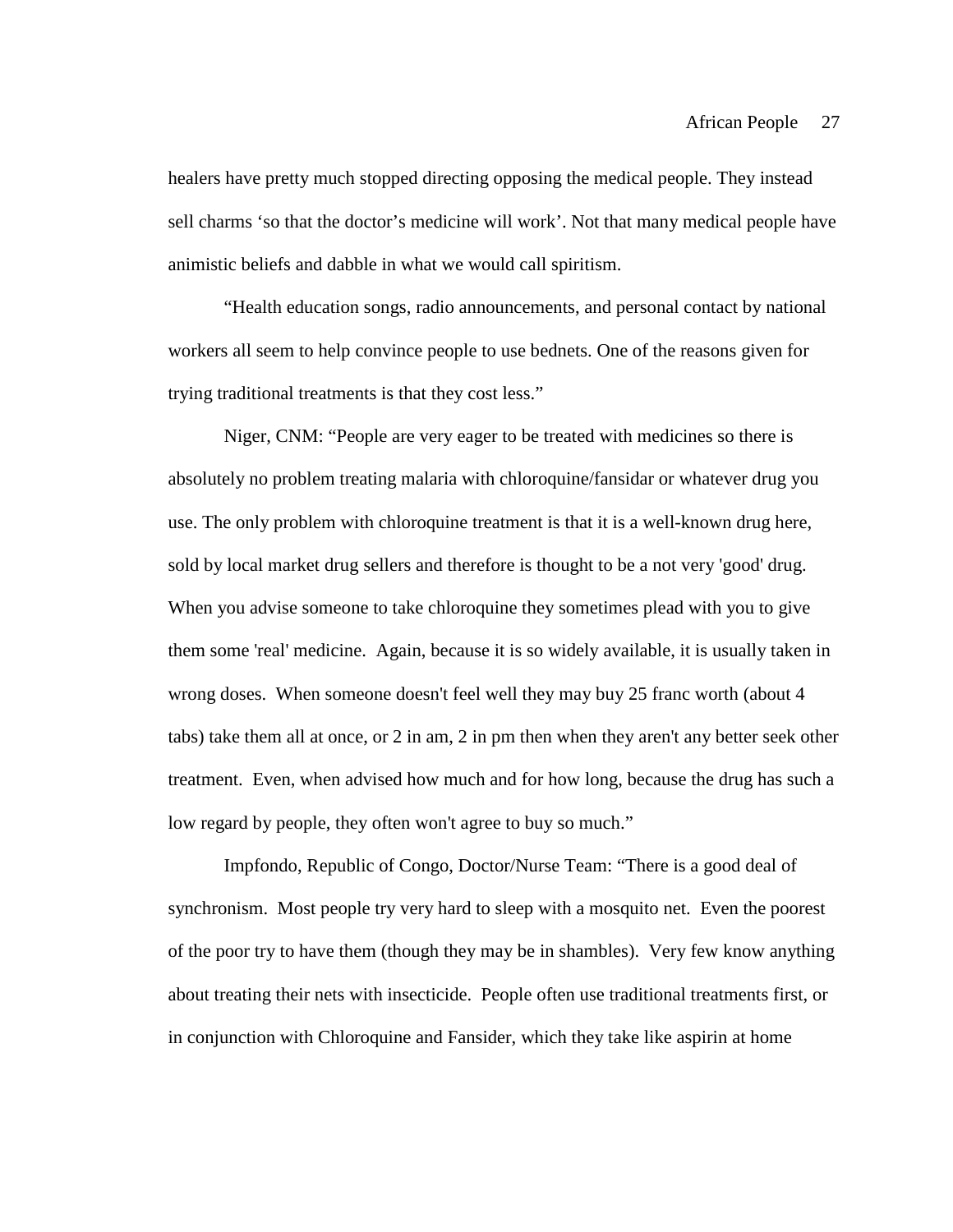before going to a nurse or doctor only if they aren't getting better. People rarely take a complete treatment, but simply stop taking the medicine once the fever goes down."

Kenya 2, Pediatrician: "We were up around 7,000 feet and no one used nets. Meds were readily accepted and taken too frequently before Malaria was properly diagnosed."

Kenya 3, Doctor: "Not the main barrier; costs of nets is difficult since the disposable income is a problem."

*5) What must happen to a person or his family before he will come in and/or accept treatment for malaria?*

Kenya 1, Doctor: "Most children (especially under 5 years) are likely to be taken to hospital. Older children and adults are likely to 'self-medicate' themselves – i.e., buy antimalarials from a drug store without a prescription."

Ghana, Surgeon: "Often a patient has had symptoms for several days before seeking our help. During this time I'm sure they're taking something from either a local healer or some pill they've purchased at the local market (some entrepreneur sets up a table somewhere in the local market and you find a variety of shapes and colors of pills, often lying in a pile without the original packaging - you're taking this "pharmacist's word that the red-and-yellow capsule he sells you is truly cloxacillin)."

NE DRC (former Zaire), Doctor: "One of the reasons given for trying traditional treatments is that they cost less."

Mauritania, Doctor: "People here are pragmatic and know that they must seek treatment with medicines."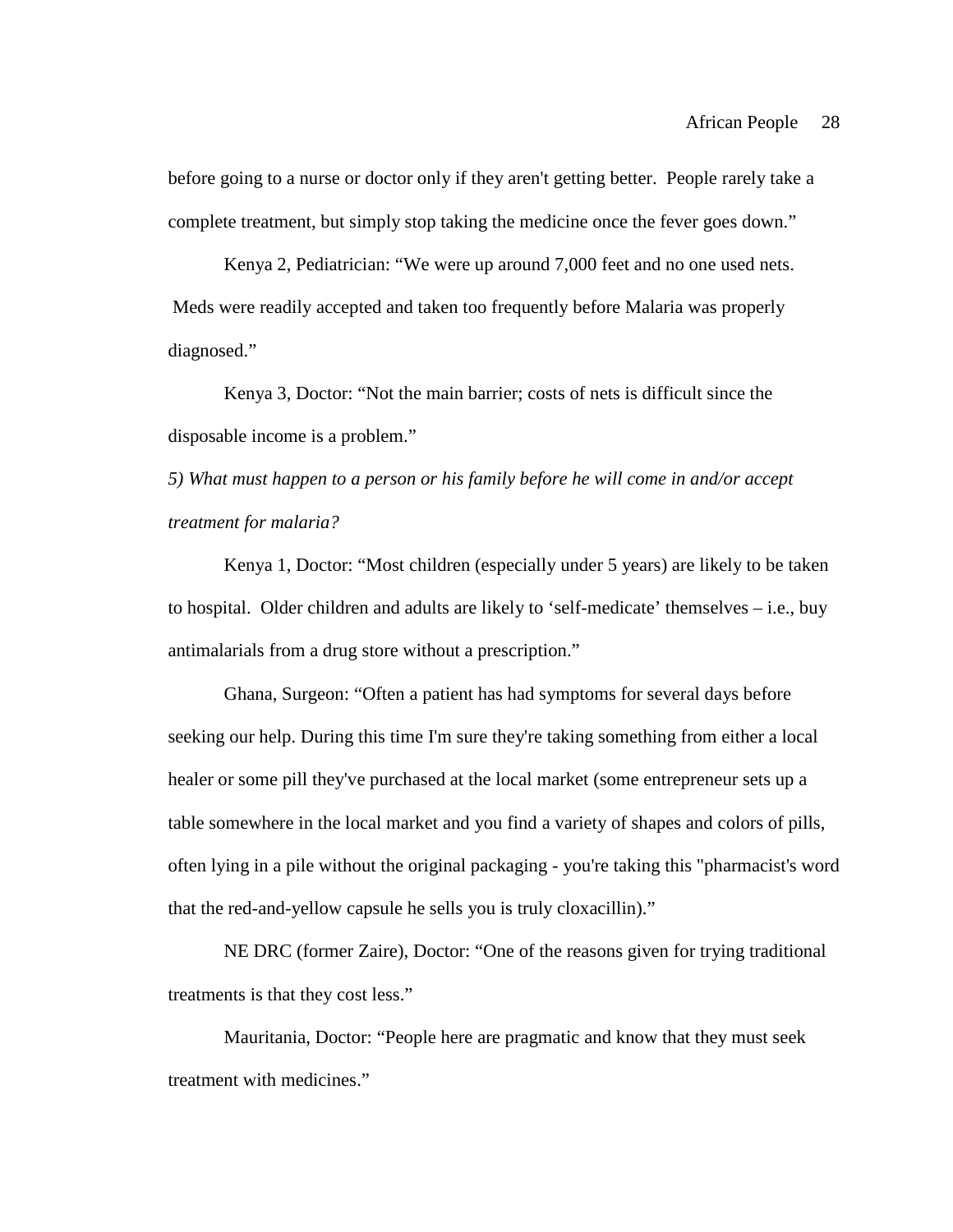Niger, CNM: "For an adult, the person has to be pretty miserable to come for treatment because it is so common and so many of them do seem to 'get better' after a few days, or a few Tylenol without treatment. If there is an inexpensive clinic nearby, they will seek help earlier with complaint of bad headache and aches in all their joints. For children, they are often brought late because the clinic is far away; work at home takes priority, other family members [may be] ill and [the family may be] unable to leave, [so] with the help of a dose of Tylenol the child seems better for awhile. Also, there is a general 'understanding' that children are 'likely to die when they are young' so often they don't go to extreme measures to seek help. As far as accepting medical help for most diseases, this is not a problem. The main problem is that medical help is just not available so they must try and find ways to help themselves, i.e. jiimaabe, herbs, market meds, etc."

Impfondo, Republic of Congo, Doctor/Nurse Team: "They have to be pretty sick. They have to find their health notebook (or buy one if they don't have one), and they have to get enough money together for their blood smear and treatment. Often they don't have money for all three."

Kenya 2, Pediatrician: "They readily accepted treatment."

Kenya 3, Doctor: "Get sick enough. Most treatment is in the community; only the sickest get to a dispensary or hospital."

### Discussion

Several themes were noted within these responses: (a) knowledge of malaria with its causes, the use of the name 'malaria', and the origin of the illness; (b) acceptance of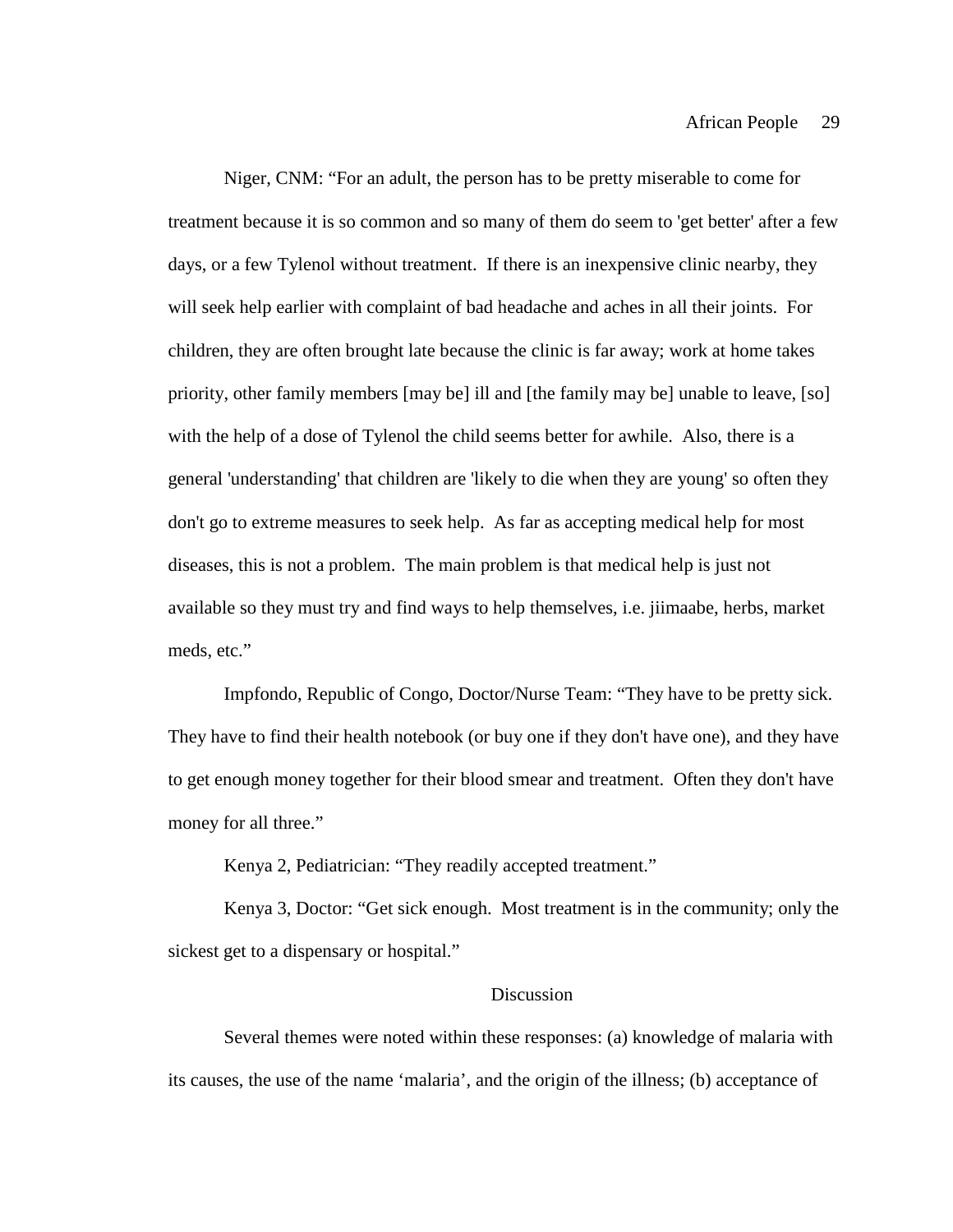western medications including the knowledge of medications and treatments in relation to the people's physical location, the use of local treatments first because they are cheaper with a focus on the symptoms, and different expectations of western medication in relation to physical location; and (c) involvement of animistic and spiritual beliefs in the origin, and treatment of the illness.

Knowledge of malaria varied according to the physical location of the people group, especially in relation to cities. Those who lived close to or in urban areas seemed to have a better understanding of this disease, its origin, and its treatments and preventions although they did not show a thorough understanding of it; however, people in the brush typically use the word 'malaria' or a similar term to describe a set of symptoms that may or may not be malaria. For example, the peoples in Kenya seemed to be more educated than most people groups but according to the first doctor from Kenya, people still associated the disease with rain rather than a mosquito. The word 'malaria' in many places is simply a word to describe a febrile illness according to the doctor from NE DRC, the second doctor from Kenya, and the CNM in Niger. The people in Mauritania knew it was caused by a mosquito but they still insist on including spiritualism. For example, they view the mosquito's bite as a direct result of a specific curse on the person infected with malaria. This is true in the Republic of Congo as well according to the doctor/nurse team; and the surgeon in Ghana said many people believe that most bad things that happen are related to something spiritual such as a spirit, an unhappy ancestor, or even a witch.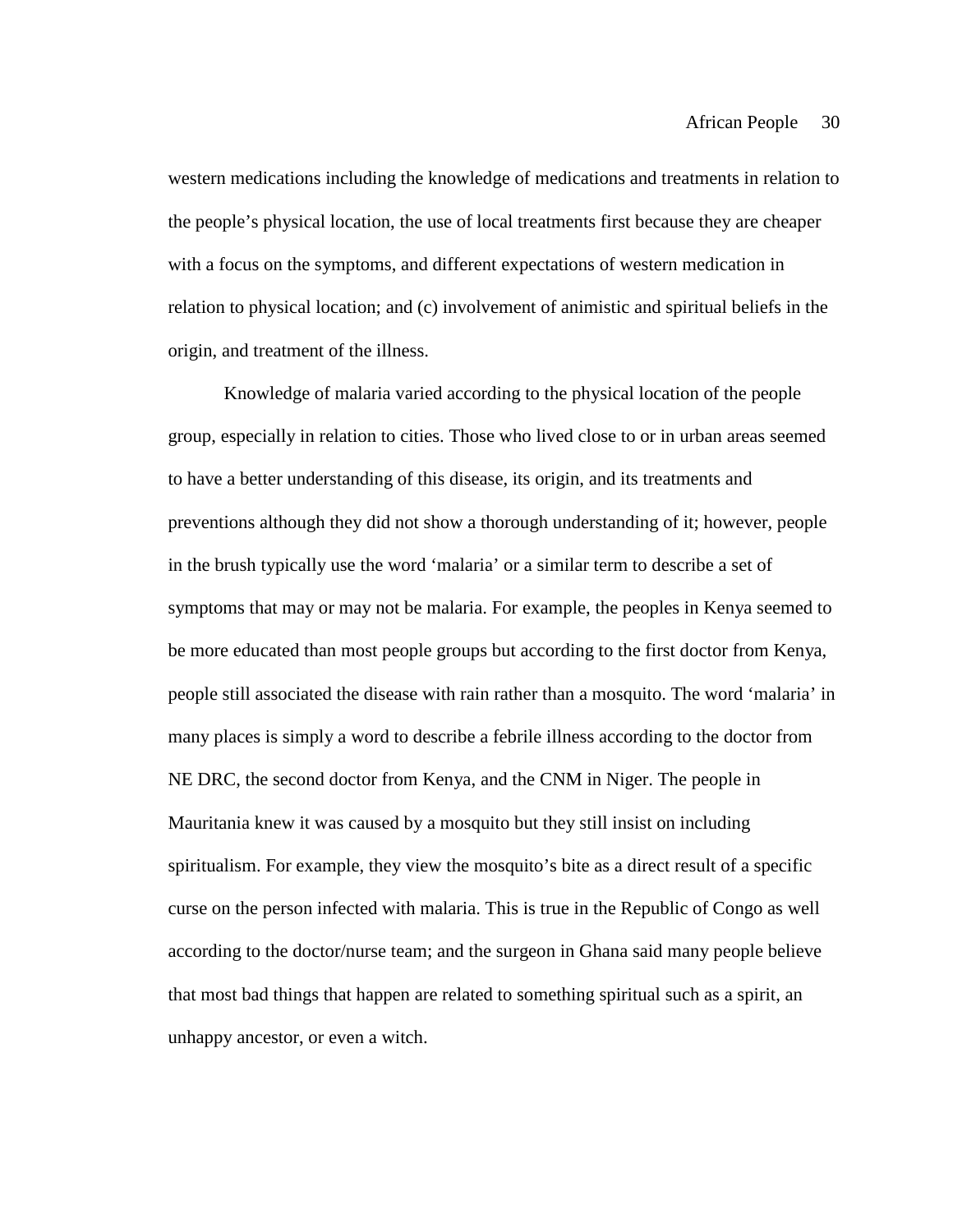No matter the perceived origin or cause of the illness, there was an overall acceptance of western medications seen in each reply. The use and knowledge of these treatments and preventions however varied. For example, in Kenya where the general awareness of malaria is higher, the people 'resort' to herbal treatments if western medications are not working for them; and the use of bednets is low because they associate the disease with rain rather than mosquitoes. However, other places such as Niger, malaria is so common, treatment is only sought out if the illness will not go away and all forms of treatment are accepted and wanted but western medications are not always available so traditional treatments are used. Traditional treatments generally focus solely on symptoms. Also, on the other end of the spectrum, in Ghana western medications are accepted readily because they are perceived to work and bednets are very commonly used as it is a tradition and because the Ghana Health Service has wide-spread projects and educational tools directed to the masses promoting bednet usage; but local healers and herbalists are generally sought out first since they are cheaper than the hospital. This is also true in Republic of Congo. Another example, in NE DRC the traditional healers now offer charms to help the doctor's medicine 'work' rather than opposing the western medications. Cost is a huge factor in the people's acceptance of traditional treatments prior to conventional one in NE DRC, although because of good educational program there, bednets are used more. Finally, it is of interest to note the people in Niger are so familiar with chloroquine and perceive it to be useless that they refuse it at the clinics. They do not take it correctly, and therefore it is ineffective but they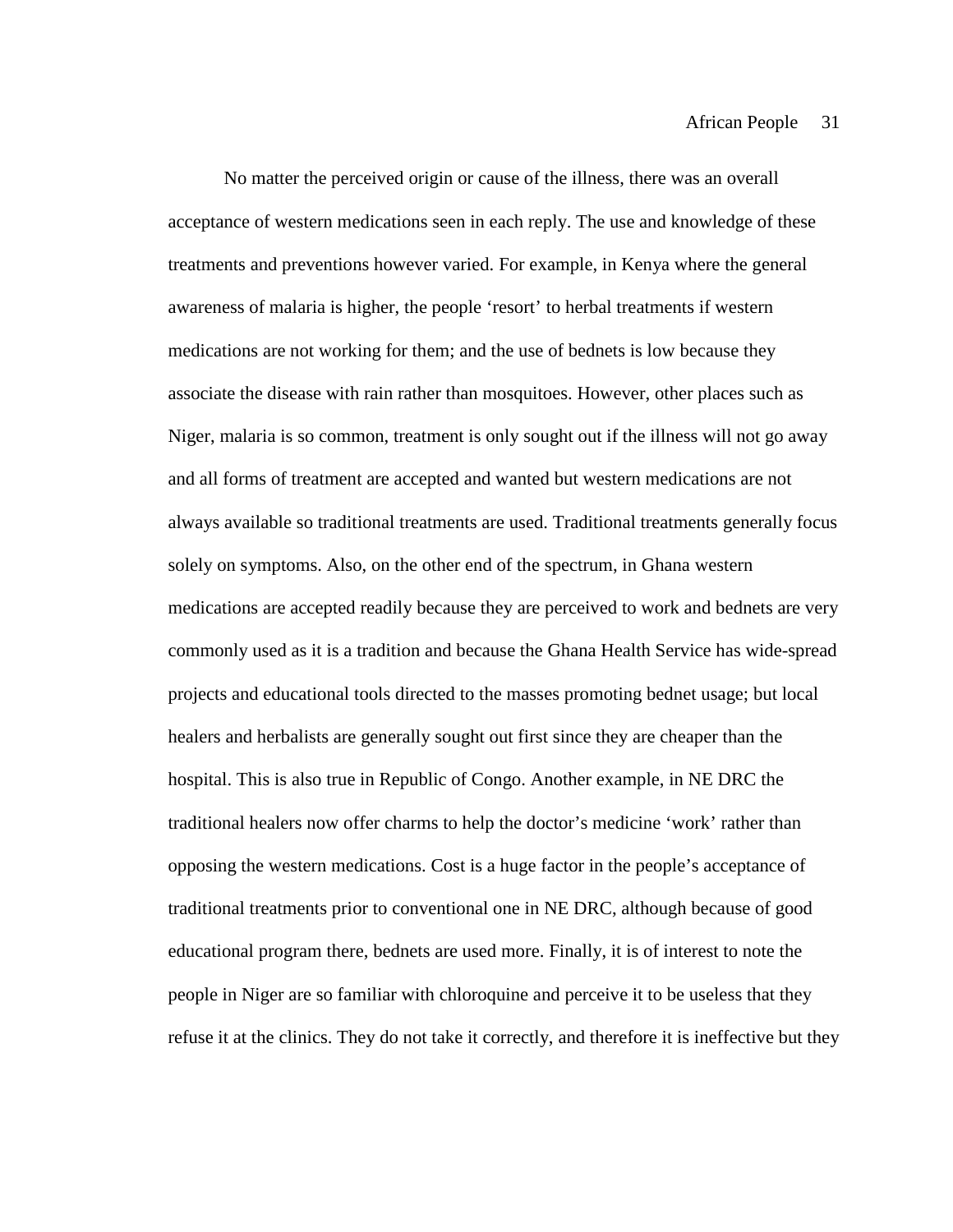only see that it does not work so they refuse to buy the correct dose or take it for the correct amount of time. This is also a problem in Kenya.

Local treatments on average are used first because they are cheaper; they seem to be primarily focused on symptoms rather than curing the disease. For example, in Ghana local healers are used and they give people concoctions to drink or salves to rub on their body or medicine to rub in small cuts made in the skin at the site of the symptoms. It is true that people who live in endemic areas have a higher immunity towards this disease and therefore in places such at NE DRC or Ghana if the treatment even slightly suppresses the disease their immune system may be able to take over as the doctor there suggested. Some treatments do not address the disease at all but do help with symptoms; for example, in NE DRC people drink guinea pig blood, helping treat anemia whether the people know it or not. Other treatments are focused on symptoms but do not help at all, such as these examples the CNM from Niger gave: a jiimaajo may try to let the evil spirits out thought to be seen or felt in the body, like an enlarged spleen in children or a racing heart in adults. On the other hand, in places such as Kenya, antimalarials are readily available at the local corner shop so few other treatments are sought out even though there is a high resistance to chloroquine. Yet again in other locations, traditional treatments are cheaper so they are received first simply because of finances. The only problem with self-medication, except incorrect usage, is just as the doctor from Ghana described: "a variety of shapes and colors of pills in piles without packaging and only the pharmacist's word as to the true medication and dosage of each pill."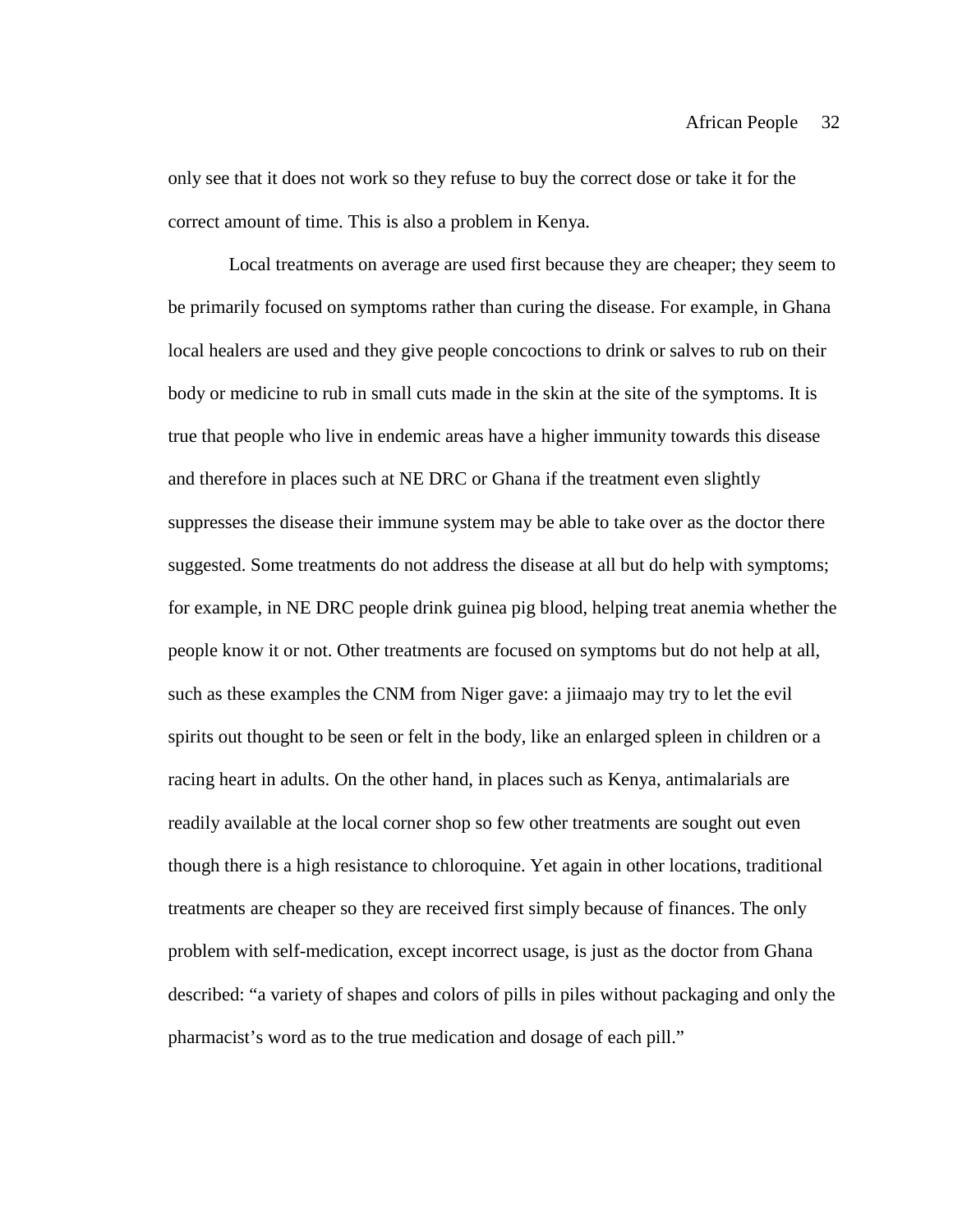Expectations of western medications differ according to location and perception of its effectiveness with regard to cost. In Kenya according to the third doctor, people do not quickly go to the doctor because it is simply a nuisance and no matter what they do, they have always gotten it and will always get it again in their minds. Also, as mentioned before, in Niger the people incorrectly use the antimalarials such as chloroquine and it is therefore ineffective, so they do not believe it is a good drug. The same problem is associated with the people in Ghana: when they acquire their medication at a local healer's shop and it is ineffective, they go to a doctor's office expecting the medicine there to be stronger and better. They are upset often and surprised when they realized the doctor uses they same medication as the local corner pharmacist. However, not only do they incorrectly take the medication but they may not be receiving the dose they should in order for it to be effective because of the chaotic manner in which the pharmacist sells drugs.

Because for so many of these people malaria is so common and many seem to get better only a few days later, treatment is frequently only sought out when the person is miserable. If the people understand malaria and know its treatments, they will go to a clinic or some place and get an antimalarial, and usually children under five will be taken to a clinic sooner; this is regardless of location and distance to clinics. However, in places such as Niger where the CNM is working, education and understanding levels pertaining to malaria are low, there is a general acceptance that children will die so they are the last to receive treatment; and others will receive treatment only when it is really bad. For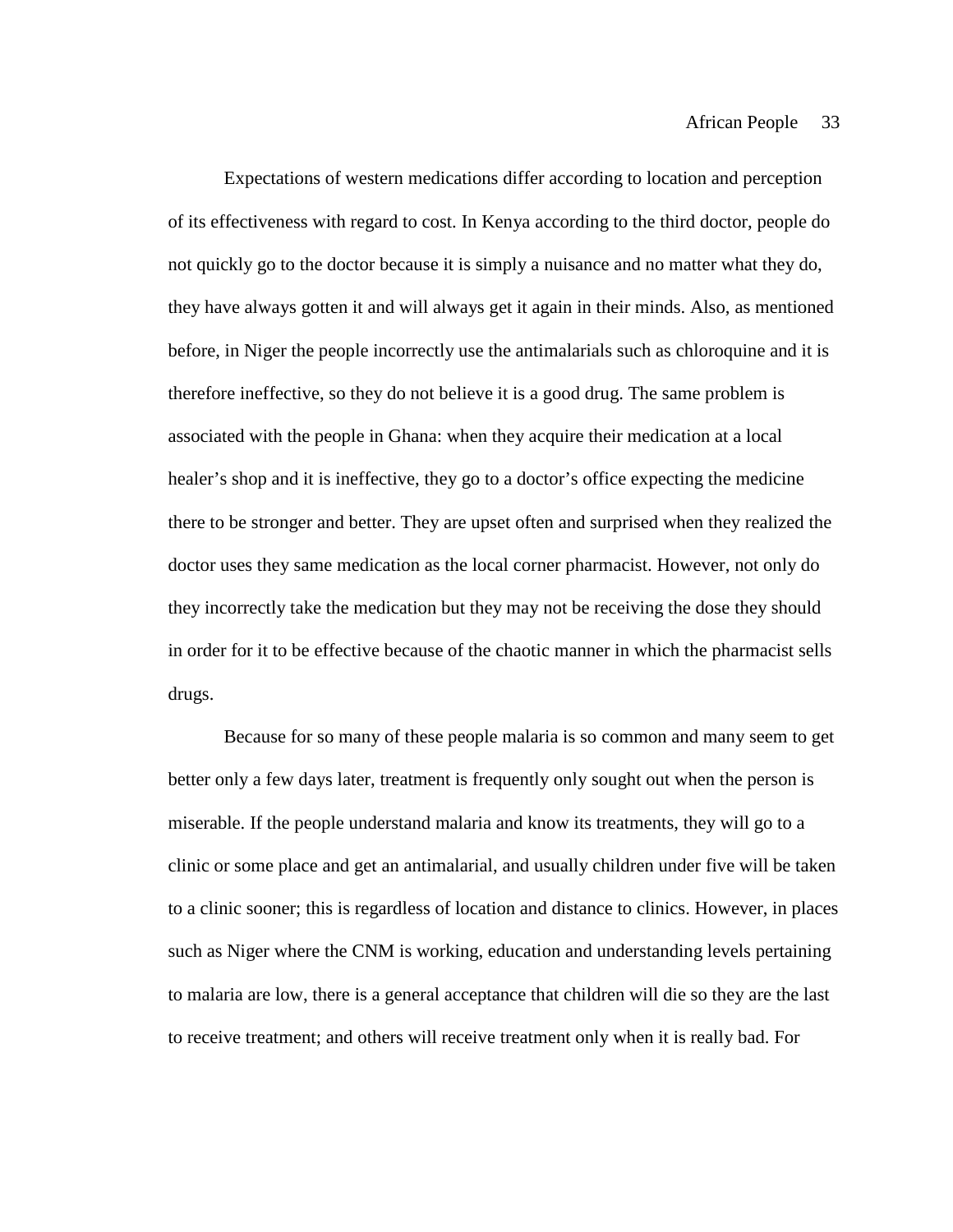many, medical facilities are too far, so a jiimaajo (or a similar person), herbs, or market medications are the only thing they use.

The third major theme seen throughout the answers to the surveys was that people still found some way to involve their animistic or spiritual beliefs into the origin of the disease, or at least the treatment of it. For example, the Australian doctor said the people where he worked in Mauritania knew malaria was caused by a mosquito, but they said it originated with a curse possibly from a Muslim cleric called a Marabou. The people of the Republic of Congo also believed the mosquito was sent by an evil spirit or sorcery according to the doctor/nurse team there. In Ghana, the people may go to a shaman to find out why they have malaria and how to be rid of the disease, associating its origin and treatment with spiritualistic beliefs, and they often they will offer an animal sacrifice of some kind to try to cure the disease. As mentioned before, many people in Niger go to a jiimaajo who will respond to what he sees or feels by trying to let the evil spirits out with small cuts over the areas. Even in the Republic of Congo there are many incantations, rituals, and prayers offered to try to get rid of malaria. Another attempt made at keeping spiritualistic beliefs involved in the cure of malaria is seen in NE DRC where traditional healers now sell charms to help the doctor's medicine 'work' rather than opposing their medicine completely.

As seen, there is an overall lack of knowledge of the disease of malaria but the deficit increases greatly the farther from urban areas people are located. There is also an overall acceptance of western medications but finances and expectations can hinder people from actually acquiring antimalarials or bednets. Also, it did not matter the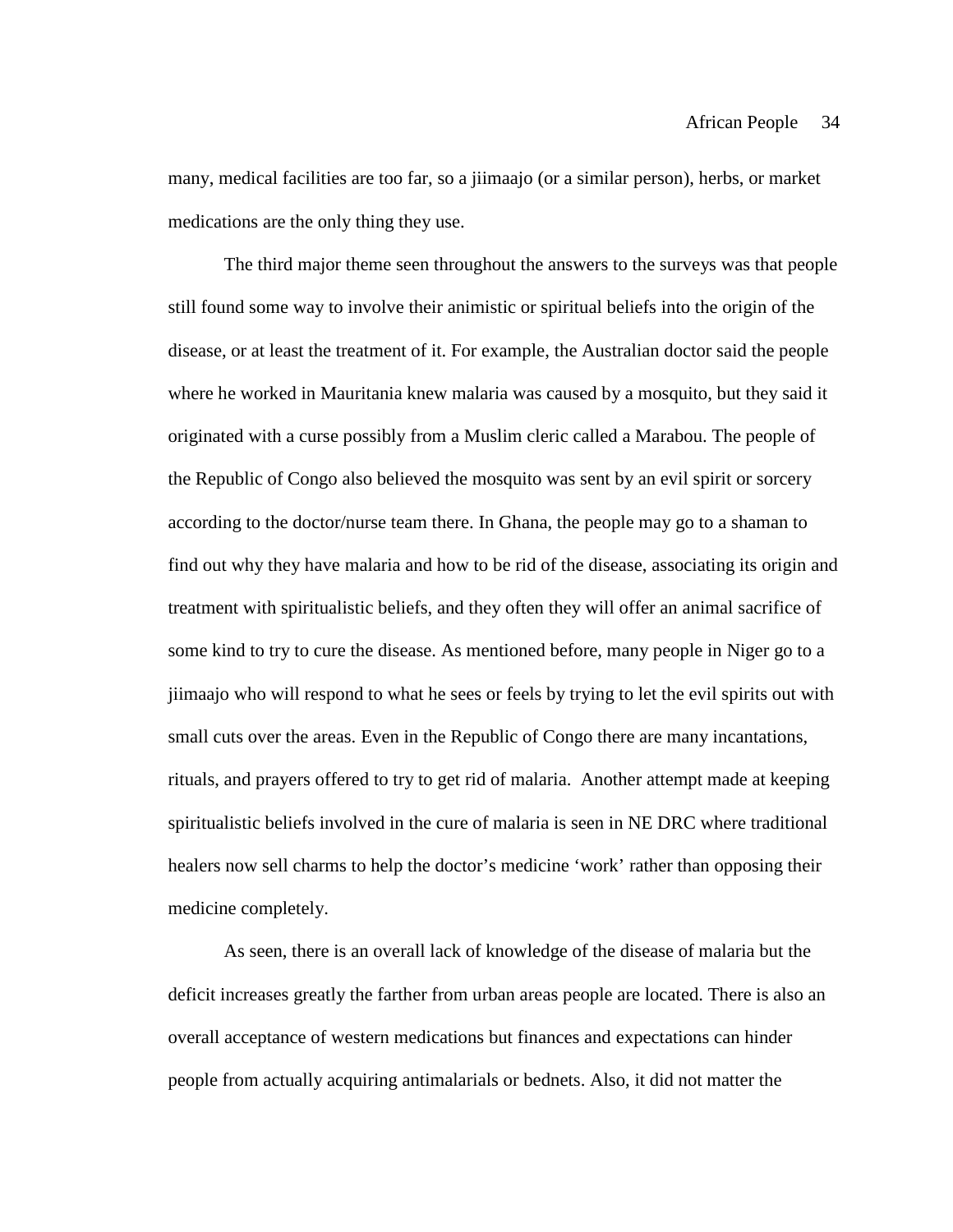location, there seemed to be some way the people found to involved their past animistic or spiritual beliefs in the disease process or treatment.

# Implications for Practice and Research

Although it is obvious WHO and other organizations have accomplished a lot when even the most rural tribal people know an antimalarial, there is still a lot of work to do in the realm of education. People need to know and understand its carrier is the mosquito in order to be motivated to use a bednet appropriately and some of their traditional treatments need to be addressed specifically, especially if they can be harmful but people also need to be allowed to use harmless and even possibly effective local treatments to give them a sense of autonomy. The rural areas and the bush are especially in need of focused attention. They are harder to reach and therefore have received little to no education or resources and children are dying unnecessarily as a result.

The last official study published on people's perceptions of malaria and its treatment was in 1992 and it solely focused on Ghana with an emphasis on bednet usage (Aikins, et al., 1992). There is a huge deficit of published studies of the efficacy of WHO's involvements and efforts as well as other countries efforts and other organizations involvements. Research needs to focus on efficacy of education, proper use of treatment, use of possibly dangerous traditional treatments, and the current trend in the acceptance and expectations of western medications, especially with malaria's increasingly high and wide-spread resistance to chloroquine and other antimalarials.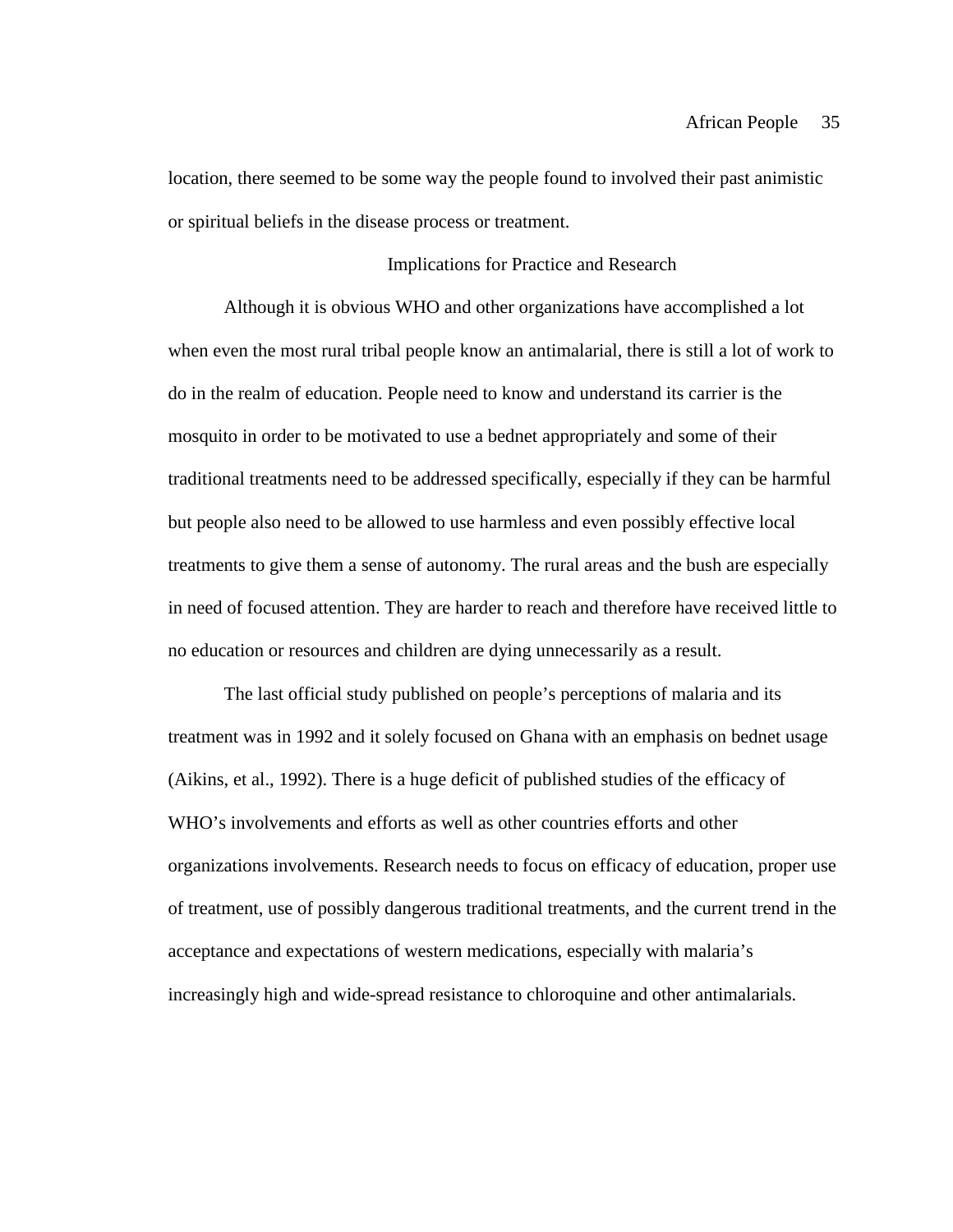# Acknowledgements

I especially thank Dr. Jean St. Clair who worked with me through each step of the process of doing my first research project. Also, thanks are due to my committee members, Dr. Don Alban and F. B. Kail who proofed my thesis and helped to improve the final copy. Finally, I thank the honors program and nursing faculty at Liberty University for their input and support in this research study.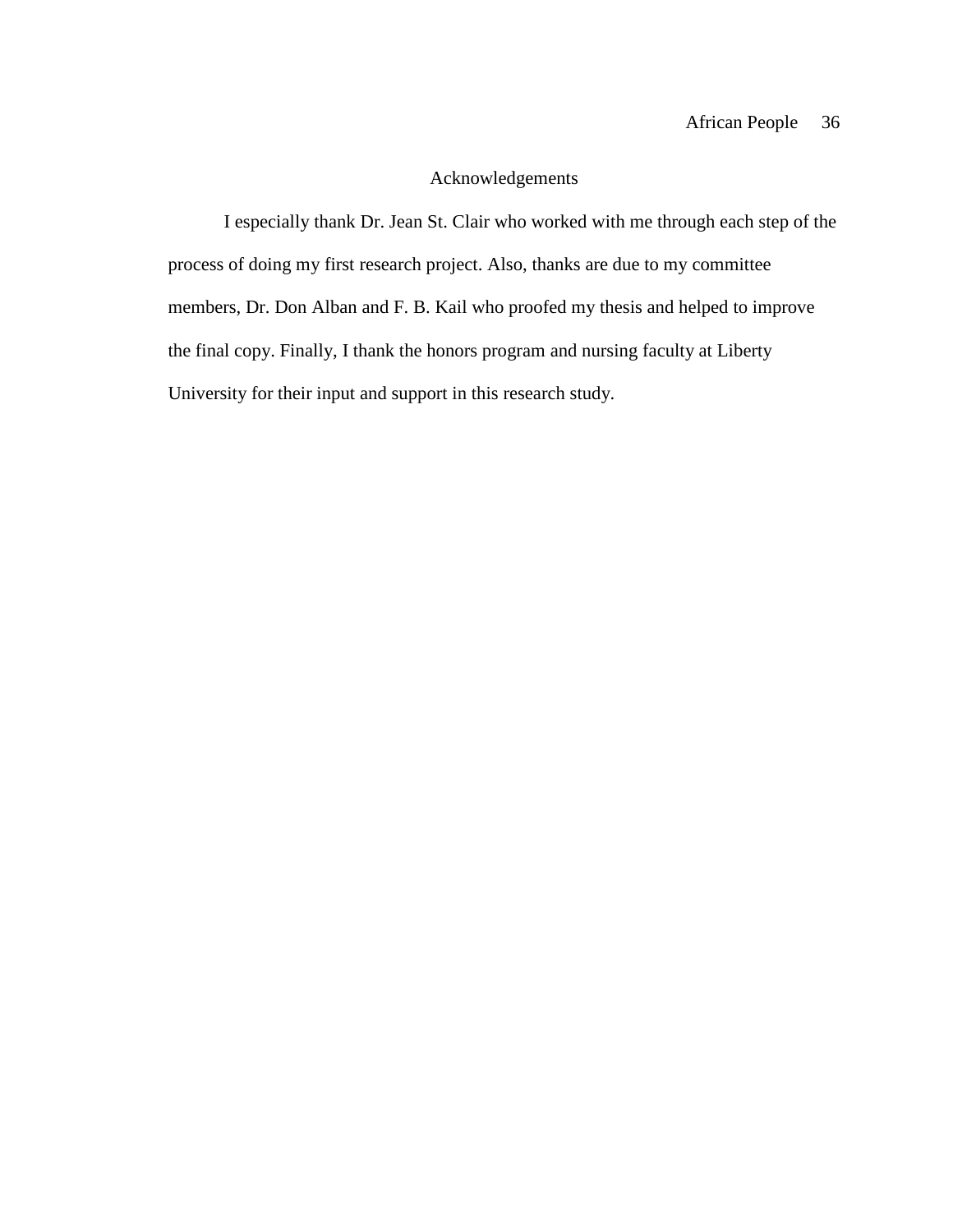#### References

- Abacassamo, F., Enosse, S., Aponte, J. J., Gómez-Olivé, F. X., Quintó, L., Mabunda, S., et al. (2004, February). Efficacy of chloroquine, amodiaquine, sulphadoxinepyrimethamine and combination therapy with artesunate in Mozambican children with non-complicated malaria. *Tropical Medicine and International Health, 9,*  200-208.
- Aikins, M. K., Pickering, P. L., Alonso, P. L., D'Alessandro, U., Lindsay, S. W., Todd, J, Greenwood, B. A. (1992). A malaria control trial using insecticide-treated bednets and targeted chemoprophylaxis in rural area of The Gambia, West Africa. 4. Perceptions of the causes of malaria and its treatment and prevention in the study area. *Trans. R. Soc. Trop. Med. Hyg. 87*, 25-30.
- Attaran, A., Nabarro, D., Roberfroid, A., Pannenborg, O., Yamey, G. (2001, January 20). Global health agencies' response to malaria. *British Medical Journal, 322,* 174.
- Basco, L. K., Ringwald, P., Manéné, A.B., Chandenier, J. (1997, July 19). False chloroquine resistance in Africa. *Lancet, 350,* 224.
- Crabb, C. (2002). Haemoglobin variant gives strong protection against malaria. *Bulletin of the World Health Organization, 80,* 78-79.

Four horsemen of the Apocalypse. (2003, May 3). *The Economist, 367*, 73-74.

- Goodman, C A., Coleman, P G., Mills, A J. (1999, July 31). Cost-effectiveness of malaria control in sub-Saharan Africa. *Lancet, 354,* 378-385.
- Jonietz, E. (2004, April). Sweet hope for a malaria vaccine. *Technology Review, 107,* 62- 68.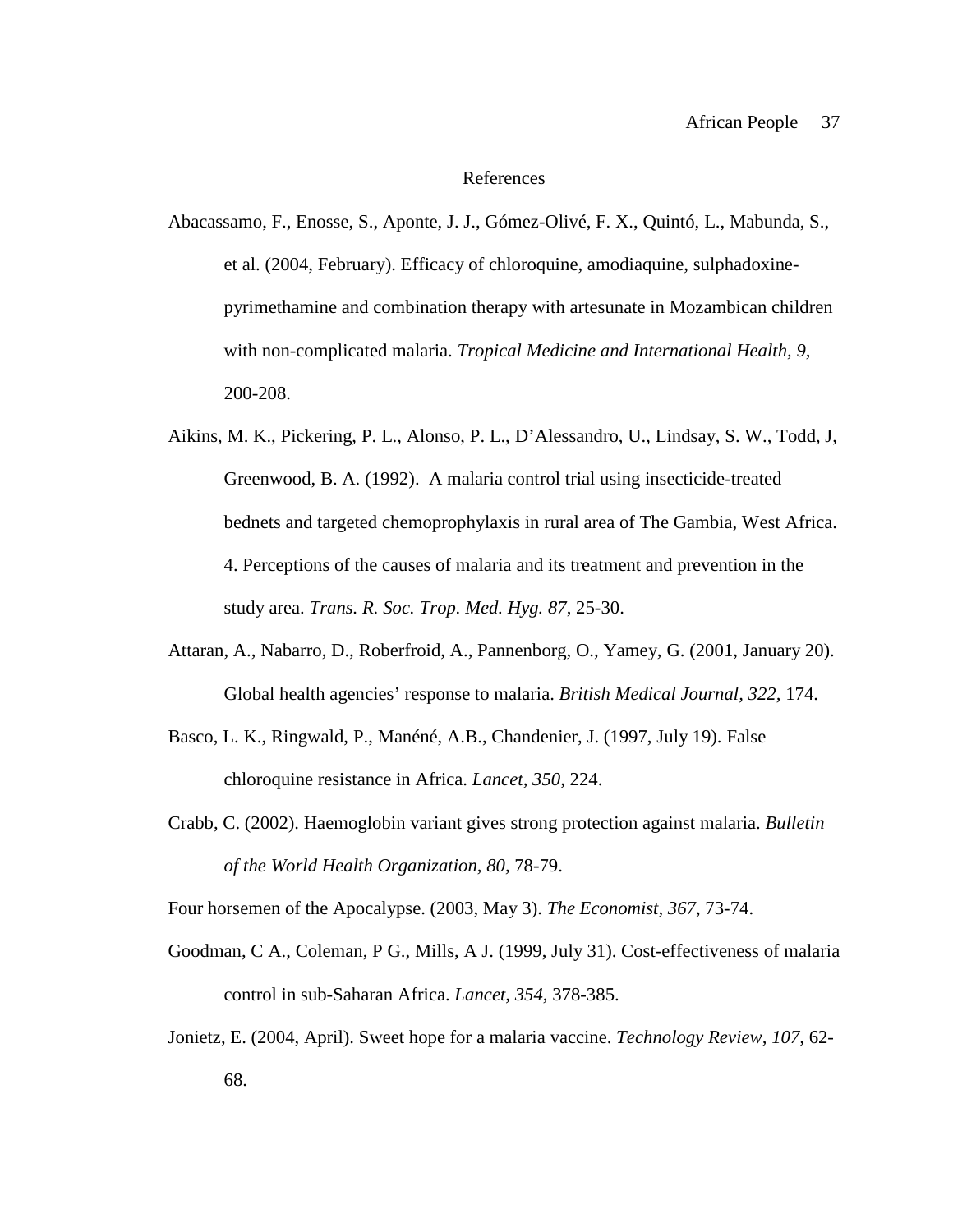- Kleinschmidt, I., Omumbo, J., Briet, O., van de Giesen, N., Sogoba, N., Mensah, N.K., et al. (2001, October). An empirical malaria distribution map for West Africa. *Tropical Medicine and International Health, 6,* 779-786.
- Korenromp, E. L., Miller, J., Cibulskis, R. E., Cham, M. K., Alnwick, D., Dye, C. (2003, August). Monitoring mosquito net coverage for malaria control in Africa: Possession vs. use by children under 5 years. *Tropical Medicine and International Health, 8,* 693-703.
- Miller, L.H., Greenwood, B. (2002, October 4). Malaria a shadow over Africa. *Science, 298*, 121-122.
- Moorthy, V.S., Good, M.F., Hill, A.V.S. (2004, January 10). Malaria vaccine developments. *The Lancet, 363,* 150-156.
- Nuwaha, F. (2001, March). The challenge of chloroquine-resistant malaria in sub-Saharan Africa. *Health Policy & Planning, 16,* 1-12.
- Polit, D.F., Beck, C.T., Hungler, B.P. (2001). *Essentials of nursing research: Methods, appraisal, and utilization*, $(5<sup>th</sup>$  ed.). Philadelphia: Lippincott.
- Shretta, R., Omumbo, J., Rapuoda, B., Snow, R. W. (2000, November). Using evidence to change antimalarial drug policy in Kenya. *Tropical Medicine & International Health, 5,* 755-764.
- Sirima, S.B., Sawadogo, R., Moran, A.C., Konate, A., Diarra, A., Yameogo, M., et al. (2003, June 1). Failure of a chloroquine chemoprophylaxis program to adequately prevent malaria during pregnancy in Koupela District, Burkina Faso. *Clinical Infectious Diseases*, 36, 1374-82.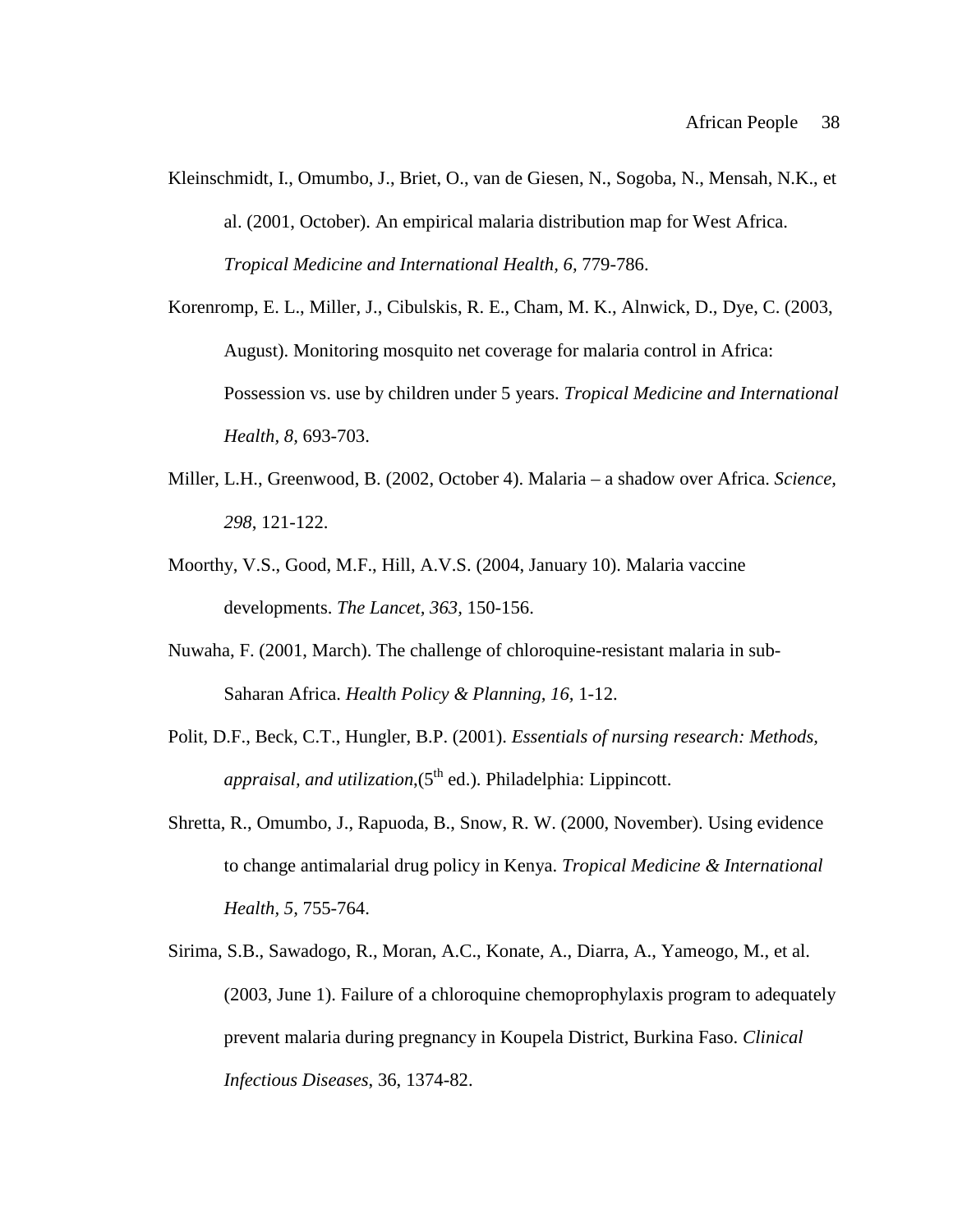- Thomson, M., Connor, S., Bennett, S., D'Alessandro, U., Milligan, P., Aikins, et al. (1996). Geographical perspectives on bednet use and malaria transmission in the Gambia, West Africa. *Social Science Medicine, 43,* 101-112.
- von Seidlein, L., Clarke, S., Alexander, N., Manneh, F., Doherty, T., Pinder, M., et al. (2002). Treatment uptake by individuals infected with Plasmodium falciparum rural Gambia, West Africa. *Bulletin of the World Health Organization, 80,* 790- 798.
- Yamey, G. (2000, May 6). African heads of state promise action against malaria. *British Medical Journal, 320,* 1228.
- Yamey, G., Attaran, A. (2003, December). Deaths from malaria in Africa. *Student British Medical Journal, 11,* 438-439.
- Yamey, G. (2003, December 22). Malaria researchers say global fund is buying "useless drug". *British Medical Journal, 327,* 1188.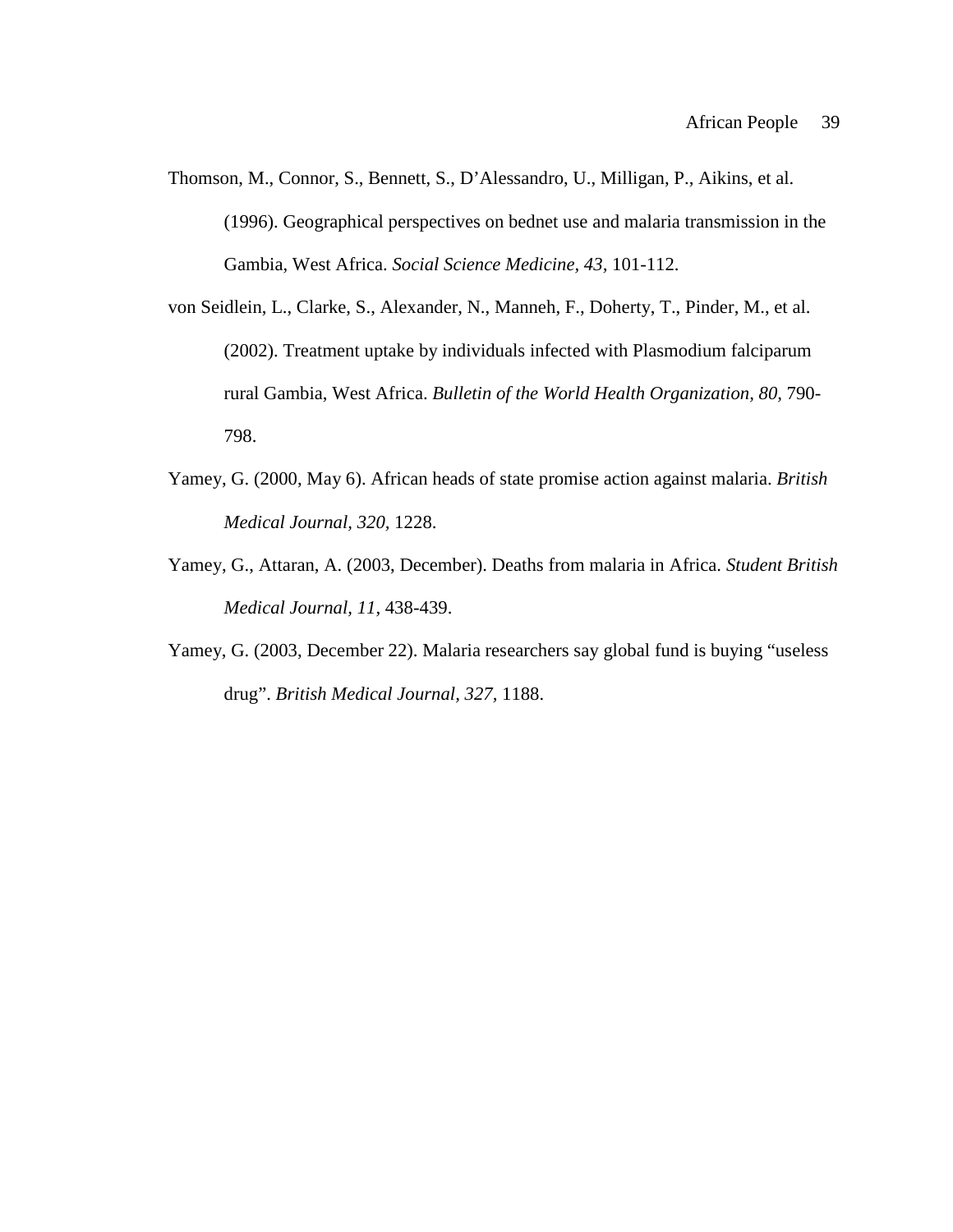# Appendix

# Survey

 $Dear$  \_\_\_\_\_\_\_\_\_\_\_\_,

I am a nursing student at Liberty in my junior year. For the thesis I am writing, I am interviewing doctors and medical missionaries who have worked or are working in the northern or western parts of Africa. My research topic is how malaria is perceived among the people of parts of western and northern Africa.

I have five questions and I would greatly appreciate your help. These are the questions I have for you:

- 1. What culture/people group do you primarily work with? Are there subcultures? If so, what are the differences between the subcultures (ie. Religious beliefs, social/economical status, location, etc)?
- 2. What do the people groups perceive malaria to be (ie. A judgment from a god, evil spirits, simply a physical illness, bad luck, etc)?
- 3. Do the people have folk treatments or beliefs for the treatment of malaria, such as herbs, witch doctors, etc.? If so, what are these treatments?
- 4. How do their perceptions of malaria and its treatment affect their acceptance and use of conventional treatments such as insecticide treated nets and drugs like Chloroquine and Fansider?
- 5. What must happen to a person or his family before he will come in and/or accept treatment for malaria?